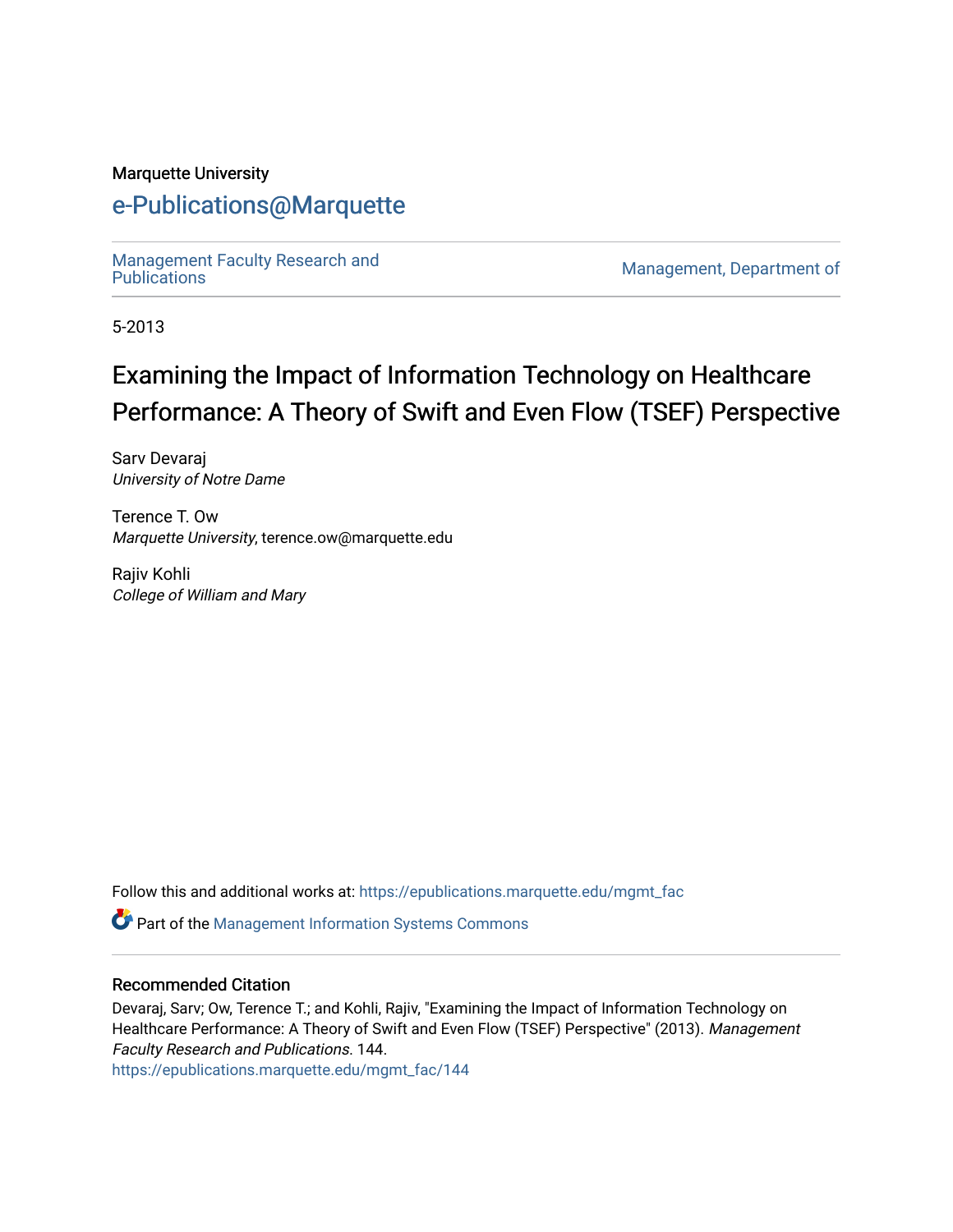**Marquette University**

# **e-Publications@Marquette**

## *Management Faculty Research and Publications/College of Business*

*This paper is NOT THE PUBLISHED VERSION;* **but the author's final, peer-reviewed manuscript.** The published version may be accessed by following the link in the citation below.

*Journal of Operations Management*, Vol. 31, No. 4 (May 2013) : 181-192. [DOI.](https://onlinelibrary.wiley.com/doi/full/10.1016/j.jom.2013.03.001) This article is © Elsevier and permission has been granted for this version to appear in [e-Publications@Marquette.](http://epublications.marquette.edu/) Elsevier does not grant permission for this article to be further copied/distributed or hosted elsewhere without the express permission from Elsevier.

# Examining the impact of information technology and patient flow on healthcare performance: A Theory of Swift and Even Flow (TSEF) perspective

Sarv Devaraj: Management Department, Mendoza College of Business, University of Notre Dame, Notre Dame, IN

Terence T. Ow: Management Department, College of Business Administration, Marquette University, Milwaukee, WI

Rajiv Kohli: Mason School of Business, College of William & Mary, Williamsburg, VA

#### Abstract

The impact of information technologies on manufacturing operations and performance is well established. However, scant research has been devoted to examining information technology (IT) investment among hospitals and how it influences patient care and financial performance. Using the lens of the Theory of Swift Even Flow (TSEF), we present an operations management-based perspective on the effect of IT in streamlining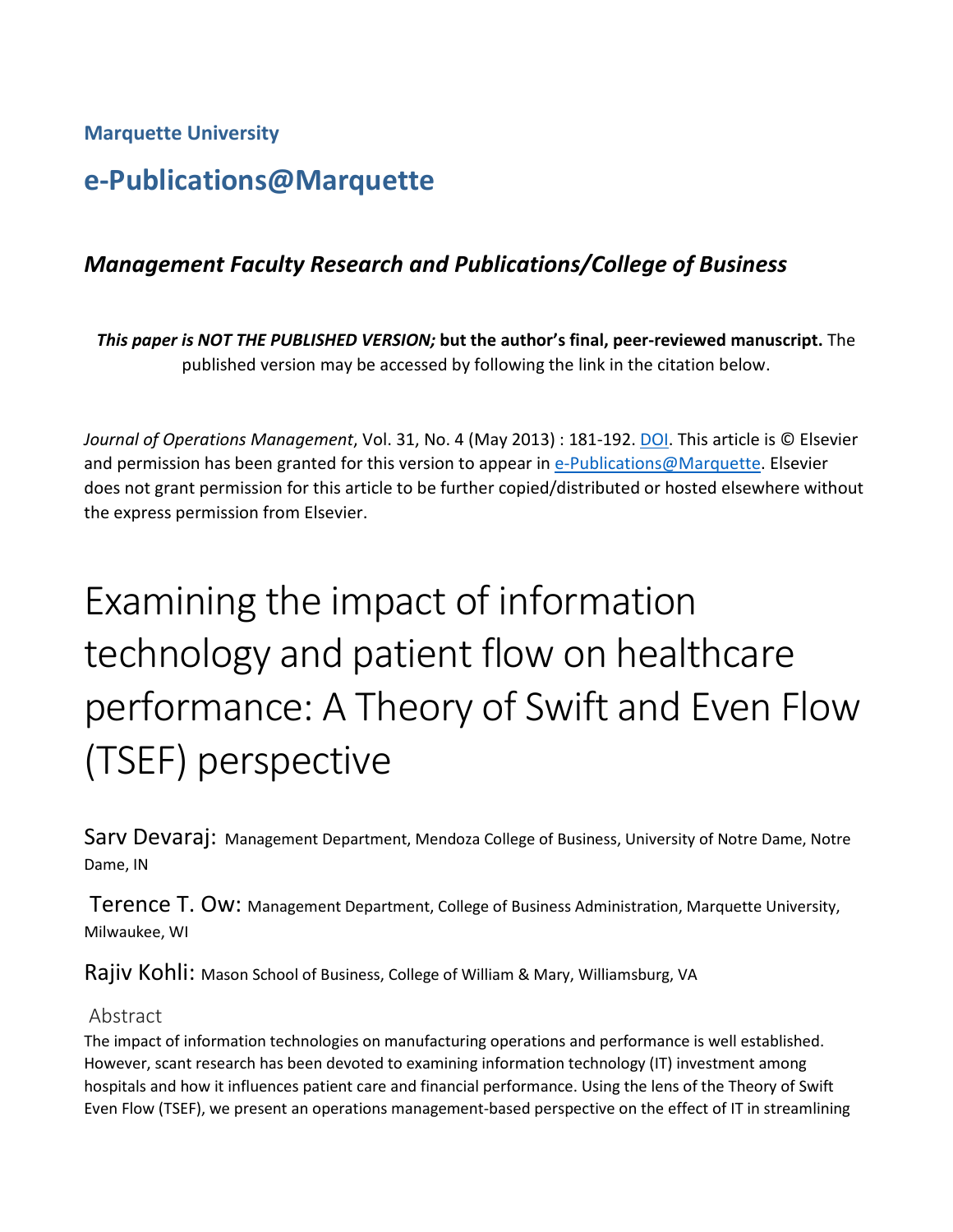hospital operations. Specifically, we examined the role of IT on patient flow and its consequences for improved hospital efficiency and performance.

Analysis of data from 567 U.S. hospitals shows that IT is associated with swift and even patient flow, which in turn is associated with improved revenues. Interestingly, we find that the improvement in financial performance is not at the expense of quality because we find similar effects of IT and patient flow in improvements in the quality of patient care. Further, we observed differential effects of swift flow and even flow on various measures of hospital performance. Although swift flow affects financial performance, even flow primarily affects quality performance. Taken together, they have a mutually reinforcing overall impact on hospital performance.

The implications of these findings for hospital decision makers are that patient flow is an important mediating variable that is affected by IT and can significantly affect the quality of patient care and financial performance.

## 1 Introduction

Recent studies in operations management (**[Chou et al., 2012; Heim and Peng, 2010; Devaraj et al., 2007](https://onlinelibrary.wiley.com/doi/full/10.1016/j.jom.2013.03.001#bib0065%20#bib0155%20#bib0400)**) have documented the important role that information technology (IT) plays in manufacturing operations. However, few studies have examined the mechanisms through which IT affects the delivery of services, specifically the delivery of healthcare. Although the role of IT is considered critical in delivering efficient and effective patient care (**[Stead et al., 2009](https://onlinelibrary.wiley.com/doi/full/10.1016/j.jom.2013.03.001#bib0360)**), investment in IT in healthcare has been less than half of the average for private industry in general[.](https://onlinelibrary.wiley.com/doi/full/10.1016/j.jom.2013.03.001#fn0005_3)*<sup>1</sup>* For its part the healthcare industry, including hospitals, has resisted investing heavily in IT because the benefits are perceived as uncertain (**[Porter and Teisberg, 2006](https://onlinelibrary.wiley.com/doi/full/10.1016/j.jom.2013.03.001#bib0275)**).

An aging U.S. population, combined with the expected increase in insured patients as a result of the passage of the Patient Protection and Affordable Care Act (2010), is expected to add 32 million persons by 2019 to the pool of insured and will potentially need medical services[.](https://onlinelibrary.wiley.com/doi/full/10.1016/j.jom.2013.03.001#fn0010_5)*<sup>2</sup>* Expanded demand from insured patients will require hospitals to become more efficient in managing patient admissions, treatment, and discharges. Healthcare managers must adopt operations management practices, such as standardization and process mapping (**[Boyer](https://onlinelibrary.wiley.com/doi/full/10.1016/j.jom.2013.03.001#bib0045)  [and Pronovost, 2010](https://onlinelibrary.wiley.com/doi/full/10.1016/j.jom.2013.03.001#bib0045)**), to streamline patient flows in hospitals while improving clinical quality and financial viability. Previous attempts by hospital managers to learn from operations management have involved the application of Toyota Motor Co.'s production techniques (**[Wysocki, 2004](https://onlinelibrary.wiley.com/doi/full/10.1016/j.jom.2013.03.001#bib0395)**) to reduce the time patients spend in treatment (**[Blackstone, 2009](https://onlinelibrary.wiley.com/doi/full/10.1016/j.jom.2013.03.001#bib0040)**). Other efforts included deploying evidence-based procedures that improve treatment quality, cost less, and optimize patients' hospital stays (**[Abelson, 2008](https://onlinelibrary.wiley.com/doi/full/10.1016/j.jom.2013.03.001#bib0005)**). Thus, interdisciplinary work spanning operations management, information systems, and healthcare management has the potential for synergistic results that improve efficiency and quality (**[Boyer and Pronovost, 2010](https://onlinelibrary.wiley.com/doi/full/10.1016/j.jom.2013.03.001#bib0045)**) and unravel interesting relationships between IT investment and the effectiveness in the delivery of healthcare.

The healthcare industry, and hospitals in particular, presents an interesting as well as a challenging context for operations management researchers. Hospitals have struggled to control costs in the face of declining net margins — from 6.1% in 2007 to (–) 1.6% by 2008 (**[AHA, 2009](https://onlinelibrary.wiley.com/doi/full/10.1016/j.jom.2013.03.001#bib0015)**). Financial pressures had prompted even the "top 100 most wired" hospitals to reprioritize their IT spending (**[Runy, 2009](https://onlinelibrary.wiley.com/doi/full/10.1016/j.jom.2013.03.001#bib0295)**). Healthcare decision makers must find ways in which IT and operations can assist the delivery of high quality patient care and help hospitals to operate as financially viable organizations. If managers do not leverage IT to improve patient flow, it will hinder their ability to serve a growing patient population and threaten hospitals' financial viability. As operation and information systems researchers, we have an opportunity to contribute to this effort by promoting successful configuration of IT and operations principles.

We propose that paradigms and perspectives that have their roots in operations management — such as the Theory of Swift and Even Flow (TSEF) — can serve as instruments of change and bolster the realization of value from technology investments among hospitals. Given the critical challenges hospitals face and the knowledge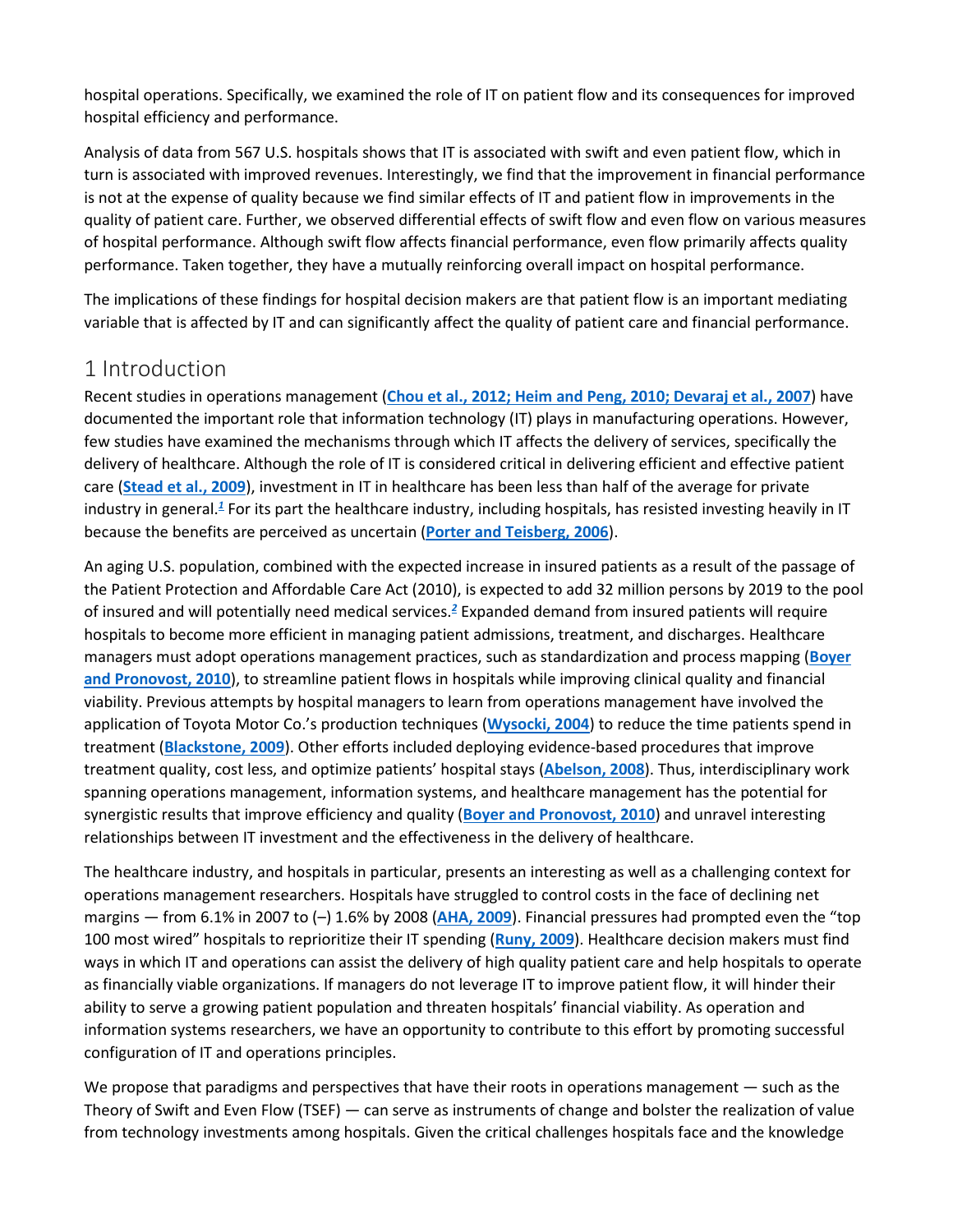available in operations management, we frame our key question as — *Does increased IT investment by hospitals lead to improved quality and revenue outcomes?* In seeking answers, we examined operations management principles that inform our understanding of these relationships and the intermediate operations and process variables influenced by IT investment. Specifically, using the TSEF lens, we explored the IT-hospital performance link. TSEF proposes that "…the more swift and even the flow of materials (or information) through a process, the more productive the process…" (**[Schmenner, 2004](https://onlinelibrary.wiley.com/doi/full/10.1016/j.jom.2013.03.001#bib0305)**, p. 335) and conversely, "…[productivity] falls with increases in the variability associated with the flow…" (**[Schmenner, 2004](https://onlinelibrary.wiley.com/doi/full/10.1016/j.jom.2013.03.001#bib0305)**, p. 335).

Understanding patient flow as the mechanism that leads to favorable outcomes in hospitals can imbue managers with a deeper understanding of how to focus IT investments. Drawing upon the tenets of TSEF, **[Fig.](https://onlinelibrary.wiley.com/doi/full/10.1016/j.jom.2013.03.001#fig0005)  [1](https://onlinelibrary.wiley.com/doi/full/10.1016/j.jom.2013.03.001#fig0005)** presents a four-quadrant representation of hospitals along the axes of swift and even patient flow. We propose (formally hypothesized later in the paper) that hospitals in Quadrant 4, characterized by high levels of swift and even patient flow, will outperform hospitals in the other three quadrants. Thus, this research presents an interdisciplinary study to examine how hospital operations, combined with IT investments, drive organizational performance.



Figure 1

Swift and even patient flow hospitals.

The rest of the paper is structured as follows. In Section **[2](https://onlinelibrary.wiley.com/doi/full/10.1016/j.jom.2013.03.001#sec0010)**, we present a synthesis of the relevant literature from three streams — healthcare, operations management, and information systems. Section **[3](https://onlinelibrary.wiley.com/doi/full/10.1016/j.jom.2013.03.001#sec0030)** presents the research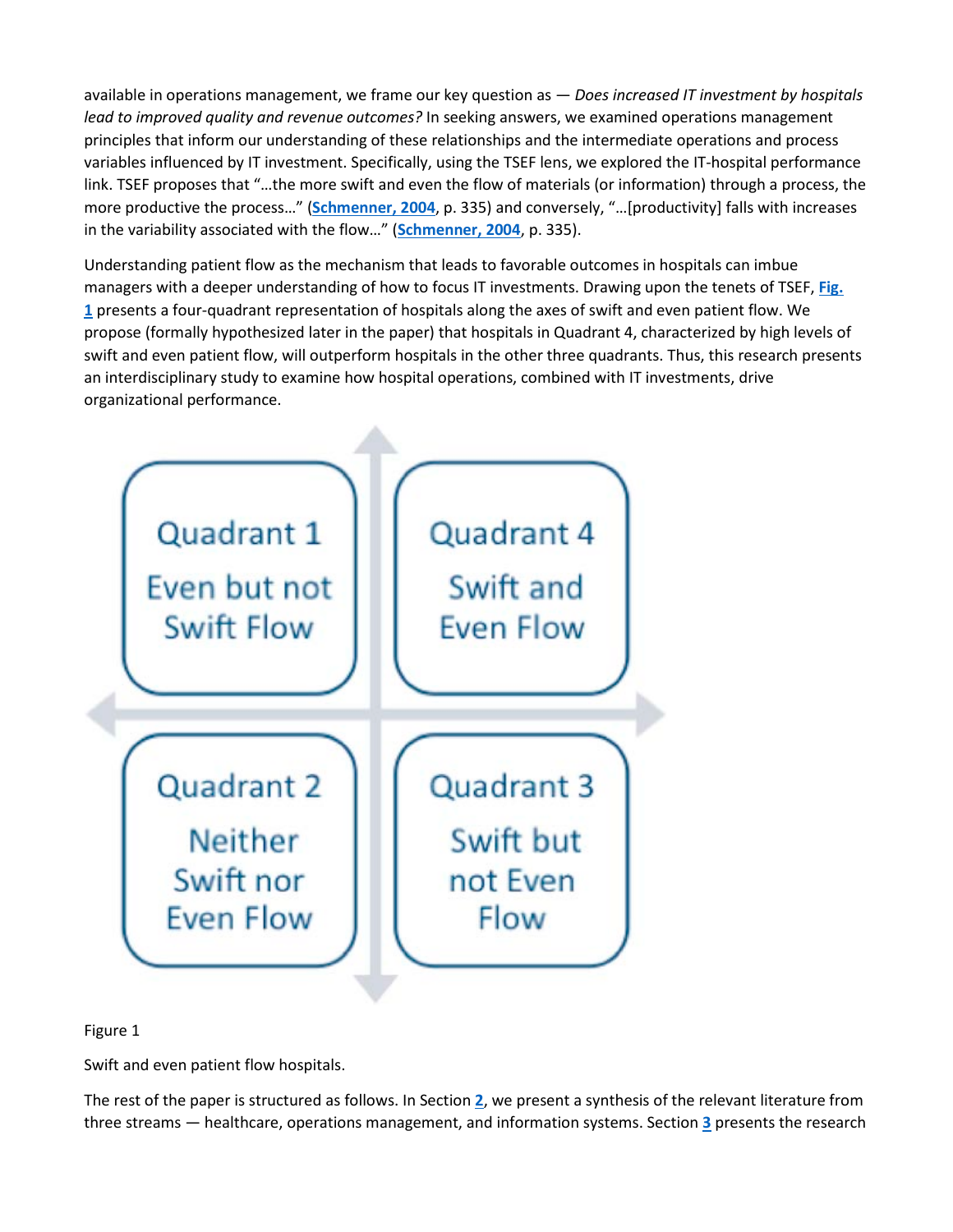model and the hypotheses tested in the study. Next, in Section **[4](https://onlinelibrary.wiley.com/doi/full/10.1016/j.jom.2013.03.001#sec0045)**, we present the details of the data and analysis. Finally, in Section **[5](https://onlinelibrary.wiley.com/doi/full/10.1016/j.jom.2013.03.001#sec0065)**, we discuss the results and present our conclusions.

## 2 Literature

In this section, we first discuss the importance of patient flow in hospital operations, followed by a discussion of IT in hospitals, with both topics leading to the application of operations management principles driven by the TSEF.

## 2.1 Why is patient flow important to hospitals?

Patient flow is considered similar to process throughput and is a key measure of efficiency in hospital operations. Process bottlenecks in clinical and administrative tasks can delay patient discharges and lead to lower quality and higher costs. When hospital processes deploy information systems to provide patient demographics and medical history, it is easier for clinicians to assess patient allergies and co-morbidities and avoid delays caused by unnecessary tests or drug reactions, each of which influences patient flow (**[Neil, 2003](https://onlinelibrary.wiley.com/doi/full/10.1016/j.jom.2013.03.001#bib0260)**). Longer patient stays expose patients to unnecessary risks of infection and medical complications. Anecdotal evidence suggests that healthcare practices, such as clinical pathways that provide diagnosis specific automated checklists to clinicians, streamline patient care and reduce hospital stays, have lowered mortality rates (**[Coskun](https://onlinelibrary.wiley.com/doi/full/10.1016/j.jom.2013.03.001#bib0070)  [et al., 2005](https://onlinelibrary.wiley.com/doi/full/10.1016/j.jom.2013.03.001#bib0070)**) and contribute to an operations focus that occurs, for example, when "mythic-heroic notion of surgeons as uniquely gifted artists becomes a manufacturing model consisting of choreographed steps performed by a highly skilled team" (**[McCreary, 2010](https://onlinelibrary.wiley.com/doi/full/10.1016/j.jom.2013.03.001#bib0225)**, p. 97). Clinical IT systems now provide intelligent decision support to clinicians in the form of profiles customized for each patient constructed from historical data of similar patients. When combined with current research evidence, profiles help identify proactive, step-by-step, clinical pathways to prevent potential disease episodes (e.g. stroke or heart attack), while eliminating treatments known to yield sub-optimal outcomes. Thus, substantial cost savings and quality improvements accrue when clinicians utilize IT-enabled operations tools (e.g. flowcharting, statistical process control) to reduce variations in patient treatment that in turn enhance patient flow.

Managers in U.S. hospitals seek efficiency in operations because the reimbursement amounts from insurers are generally based upon predetermined length-of-stay (LOS) for a given condition (**[Shi, 1996](https://onlinelibrary.wiley.com/doi/full/10.1016/j.jom.2013.03.001#bib0335)**). Therefore, delays due to inefficient patient flow are likely to consume additional hospital resources that will not be reimbursed. Timely discharges can lower hospital costs as much as \$1729 per patient (**[Abernathy et al., 2002](https://onlinelibrary.wiley.com/doi/full/10.1016/j.jom.2013.03.001#bib0010)**) and delays cost a hospital an estimated \$2.5 million per year (**[Thomas et al., 2005](https://onlinelibrary.wiley.com/doi/full/10.1016/j.jom.2013.03.001#bib0365)**). Of course, longer hospital stays under fee-for-service insurance arrangements can increase revenues but with increased scrutiny such cases are on the decline. To prevent hospitals from discharging patients too soon, there are safeguards in place. First, physicians will sign-off on patient discharges only after patients are healed. Second, if a patient is readmitted within 30 days for the same diagnosis, regulations require that the first and second stay be combined in a single LOS. Because of such factors, hospital administrators need to achieve a balance between efficient operations (patient stay, revenue, and profitability) and physicians' approval that ensures quality of patient care (mortality, complications). We examined the role of IT in achieving this patient flow-driven balance between operational efficiency and quality of patient care. Our findings will provide researchers with the causal paths between IT and hospital performance as avenues for further exploration. Our findings will offer insights into how to deploy information technology and also will demonstrate the metrics that must be controlled to achieve operational and quality-related performance outcomes.

## 2.2 Information technology and hospital performance

IT investments in hospital management can lead to improved performance primarily in two areas — efficiency and effectiveness. Efficiency relates to the workings of the hospital aimed at producing higher output for a given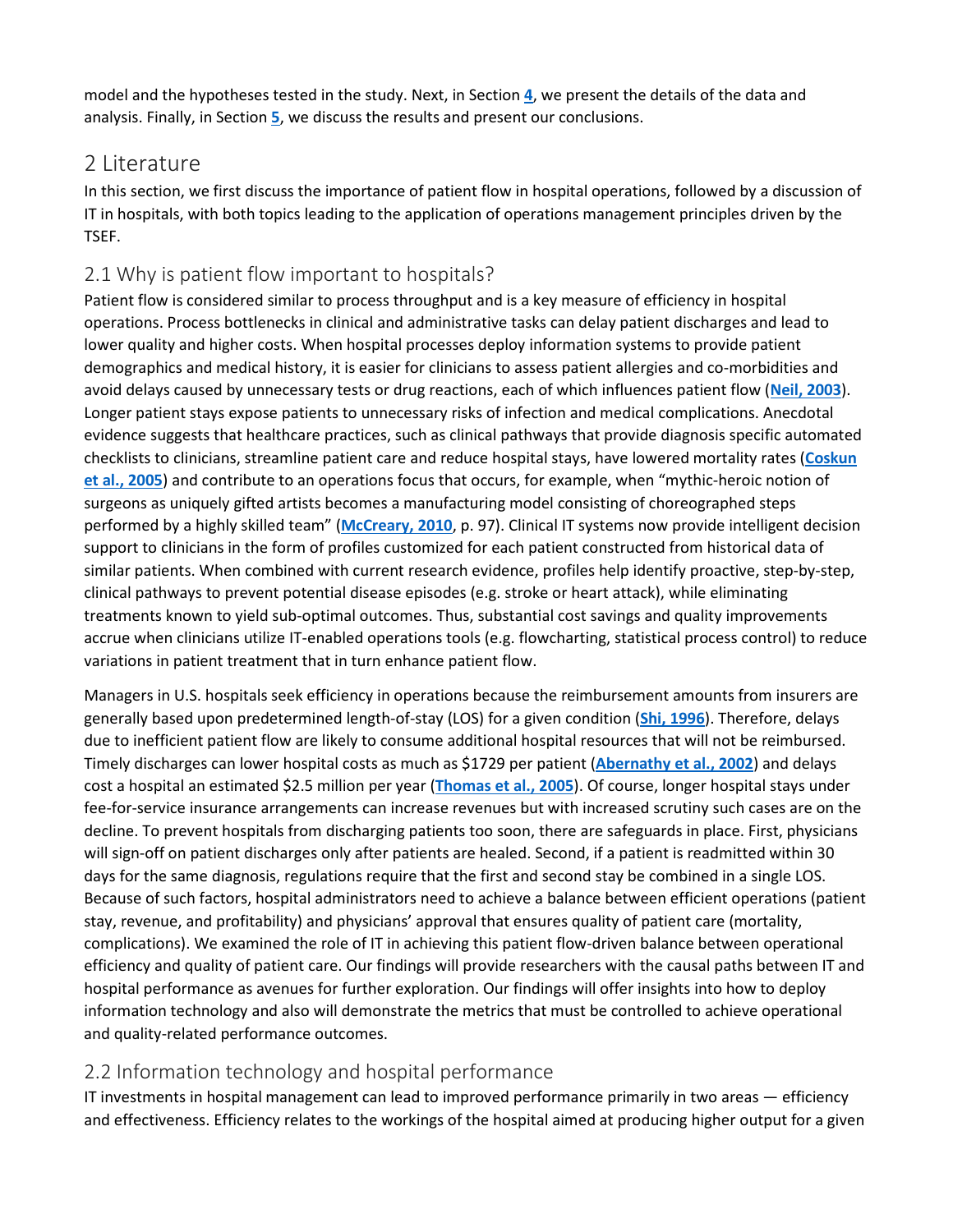set of inputs. Effectiveness, on the other hand, relates to doing things in a way that lead to the expected or desired outcomes. Our focus in this paper is twofold — to explore how IT leads to efficient operations, primarily through its effect on LOS, and to examine how LOS influences hospital effectiveness through quality and financial outcomes. Since our measure of IT expenditure captures expenditures in direct patient care, it represents efficiency and effectiveness achieved through integration and dissemination of information. Researchers in healthcare have proposed IT's impact on efficient patient care through process redesign (**[Devaraj](https://onlinelibrary.wiley.com/doi/full/10.1016/j.jom.2013.03.001#bib0090)  [and Kohli, 2000](https://onlinelibrary.wiley.com/doi/full/10.1016/j.jom.2013.03.001#bib0090)**) and in cost control (**[Menon and Lee, 2000](https://onlinelibrary.wiley.com/doi/full/10.1016/j.jom.2013.03.001#bib0240)**). IT creates efficient processes such as enabling patients to preregister online or via phone to avoid delays in tests or treatment. Similarly, computerized physician order entry (CPOE) systems automate physicians' orders and delivery of test results by integrating laboratory information systems and other clinical services with CPOE. This integration allows physicians to view the results at any time and from anywhere, such as using mobile devices. This ubiquitous access accelerates the treatment plan or discharge process and consequently controls LOS. Conversely, when laboratory and other diagnostic information systems are not well integrated, patients must wait until their physician can physically view the test results and make the decision to discharge. This wait can add an extra day to a hospital stay.

The effectiveness of IT in hospitals depends upon the deployment and use of IT in pursuit of quality-related performance. For instance, **[Pare and Sicotte \(2001\)](https://onlinelibrary.wiley.com/doi/full/10.1016/j.jom.2013.03.001#bib0265)** propose that for information systems to positively affect hospital performance, IT investments should target the integration of clinical and administrative data. By examining a patient's history in electronic health records (EHR) clinicians can avoid drug interactions or order tests to detect hereditary diseases, thus improving the quality of care. Recent media reports and academic studies have highlighted the role of IT in preventing medical errors (**[Piontek et al., 2010](https://onlinelibrary.wiley.com/doi/full/10.1016/j.jom.2013.03.001#bib0270)**), such as by staggering nursing shifts and reducing handoffs that are often a cause of medical errors (**[McSweeney et al., 2011](https://onlinelibrary.wiley.com/doi/full/10.1016/j.jom.2013.03.001#bib0235)**). **[Sobun](https://onlinelibrary.wiley.com/doi/full/10.1016/j.jom.2013.03.001#bib0350)  [\(2002\)](https://onlinelibrary.wiley.com/doi/full/10.1016/j.jom.2013.03.001#bib0350)** proposes that information systems in hospitals will be more effective when the staff is viewed as a "consulting team" rather than a "reporting shop," a change that will highlight IT's role in reporting as well as improved decision making that will influence the quality of patient care.

Overall, the extant literature provides substantial evidence that IT can lead to efficient and effective hospital patient care. But the route hospitals must take to deploy IT within their operations to accomplish goals of efficiency and effectiveness remains unclear. We now turn to discussing how to view hospital LOS from an operations perspective so that IT opportunities can further emerge.

#### 2.3 Theory of Swift and Even Flow (TSEF)

Quality pioneer W. Edwards Deming argued that focusing first on getting a process right will lead to higher quality and lower costs (**[Deming, 1986](https://onlinelibrary.wiley.com/doi/full/10.1016/j.jom.2013.03.001#bib0080)**). He proposed eliminating barriers between departments and anticipating problems in the production and use of goods or services. Other management theorists have expanded on Deming's ideas to construct theories of how to achieve efficiency by improving process throughput while simultaneously producing high quality products and services. We deployed TSEF as one such theory to frame our understanding of how hospitals can use operations management to reduce process throughput time.

Although early TSEF research used the factory floor as a platform, its tenets of increasing speed of flow and decreasing variation also apply to the service sector (**[Schmenner, 2004](https://onlinelibrary.wiley.com/doi/full/10.1016/j.jom.2013.03.001#bib0305)**) and to financial services and hospitals (**[Fredendall et al., 2009](https://onlinelibrary.wiley.com/doi/full/10.1016/j.jom.2013.03.001#bib0125)**). TSEF theorists contend that although traditional microeconomic theory is useful in understanding how labor and capital inputs translate into productivity, it contributes relatively little to many aspects of factory floor operations, e.g., bottlenecks, variability in quality, variability of demand, and workforce organization (**[Schmenner and Swink, 1998](https://onlinelibrary.wiley.com/doi/full/10.1016/j.jom.2013.03.001#bib0310)**). Information systems (IS) research has also recognized TSEF as a useful framework in the context of technology adoption (**[Venkatesh, 2006](https://onlinelibrary.wiley.com/doi/full/10.1016/j.jom.2013.03.001#bib0370)**).

The TSEF is governed by five basic laws — (i) The *law of variability*, based upon queuing theory, proposes that the greater the variability in a process, the less productive it will be; (ii) the *law of bottlenecks* suggests that a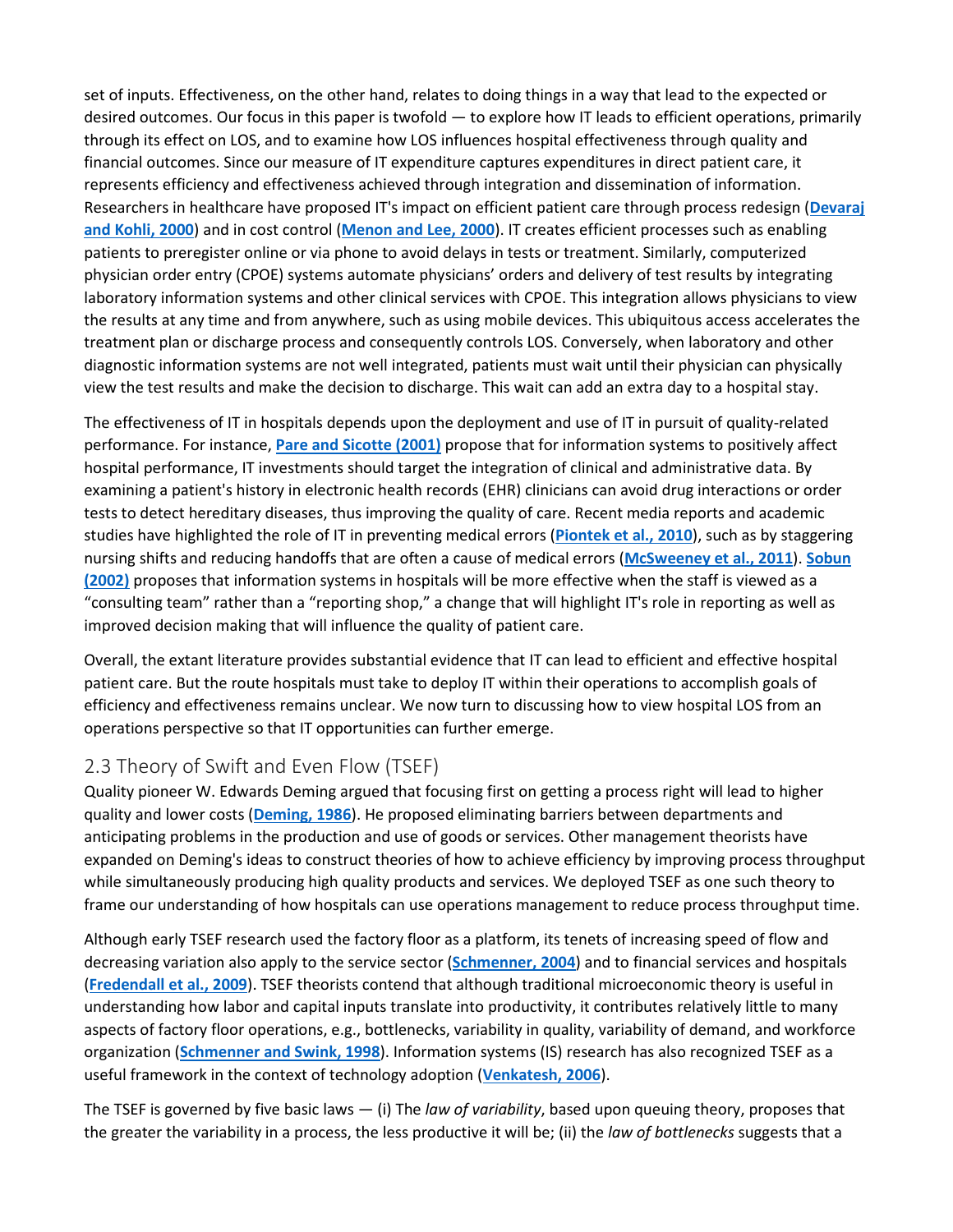chain is only as strong as its weakest link. In other words, a process is only as fast as its slowest stage; (iii) the *law of scientific methods* (from Industrial Engineering) points to the efficacy of using scientific methods on the shop floor; (iv) the *law of quality* relates improvements in productivity to improvements in quality because of the reduction of waste; and (v) the *law of factory focus* is a statement favoring factories that focus on a limited set of tasks instead of a broad array of tasks.

Process *throughput time* is a critical performance measure in TSEF in accomplishing swift and even flow. **[Schmenner \(2004\)](https://onlinelibrary.wiley.com/doi/full/10.1016/j.jom.2013.03.001#bib0305)** cites many cases in the service sector (e.g., Southwest Airlines and Walmart) in which management attention to throughput time resulted in superior performance. In the context of hospitals, throughput time corresponds to consistent, timely, and error-free patient flow. Thus, the TSEF would predict that hospitals that have mastered the rapid and steady movement of patients would perform better than hospitals that have not. As discussed in the previous section, IT plays a pivotal role in managing efficient process flow. Therefore, we hypothesize that hospital IT investments will result in swift and even flow, as measured by lower patient throughput time, and consequently influence hospital performance. We organize the TSEF tenets in **[Table 1](https://onlinelibrary.wiley.com/doi/full/10.1016/j.jom.2013.03.001#tbl0005)**. The five laws of TSEF are presented in italics.

| <b>TSEF concepts</b>     | Significance in             | IT applications in  | <b>References</b>                          |
|--------------------------|-----------------------------|---------------------|--------------------------------------------|
|                          | hospital settings           | hospitals           |                                            |
| Law of Variability       | Reduction in                | Physician profiling | Chandler et al. (1991) and Kohli and       |
| Variability of resource  | variability of DRG-         | systems             | Kettinger (2004)                           |
| utilization              | resource consumption        |                     |                                            |
| Process standardization, | <b>Streamlining patient</b> | Admission,          | May (2004), Eastaugh (1992), Fetter        |
| streamlining             | flow, clinical pathway      | discharge and       | and Freeman (1986).                        |
|                          |                             | transfer (ADT)      |                                            |
|                          |                             | systems             |                                            |
| Standardized             | Severity index, case        | Decision support    | Horn et al. (1986), Freeman et al.         |
| consumption patterns,    | mix index, service          | and clinical        | (1991), Vogel et al. (1993) and Roblin     |
| product mix, job         | index, patient mix          | reporting systems   | (1996)                                     |
| complexity               |                             |                     |                                            |
| Law of Bottlenecks       | Managing of patient         | Clinical scheduling | Karmarkar (1989), Gardner                  |
| Demand-pull strategy     | flow, service times         | systems             | (1992) and Wasin and Alavi (1991)          |
|                          | prediction                  |                     |                                            |
| Law of scientific        | Hospital purchasing,        | Vendor              | <b>Kannan and Tan</b>                      |
| methods                  | resource planning           | management          | (2005) and Souhrada (1989)                 |
| Materials management     |                             | systems             |                                            |
| Law of quality           | Reduction in length of      | Enterprise          | <b>Fullerton and McWatters (2001), Shi</b> |
| Reduction in             | stay (LOS)                  | resource planning   | (1996), Bray et al. (1994) and Nackel      |
| throughput time, work    |                             | (ERP) systems       | and Kues (1986)                            |
| in process               |                             |                     |                                            |
| Waste elimination        | Establishing                | DRG grouper         | Giffi et al. (1990)                        |
|                          | standardized resource       | system              |                                            |
|                          | requirements within         |                     |                                            |
|                          | DRG's                       |                     |                                            |
| <b>Total quality</b>     | Reduced resource            | Pharmacy ADE        | Kannan and Tan (2005), Gaucher and         |
| management, reducing     | consumption, fewer          | systems             | Coffey (1993), Jaeger et al.               |
| defects                  | adverse drug events         |                     | (1993) and McLaughlin and Kaluzny          |
|                          | (ADEs)                      |                     | (1994)                                     |

**Table 1.** Tenets of the Theory of Swift Even Flow (TSEF) and applications in hospital settings.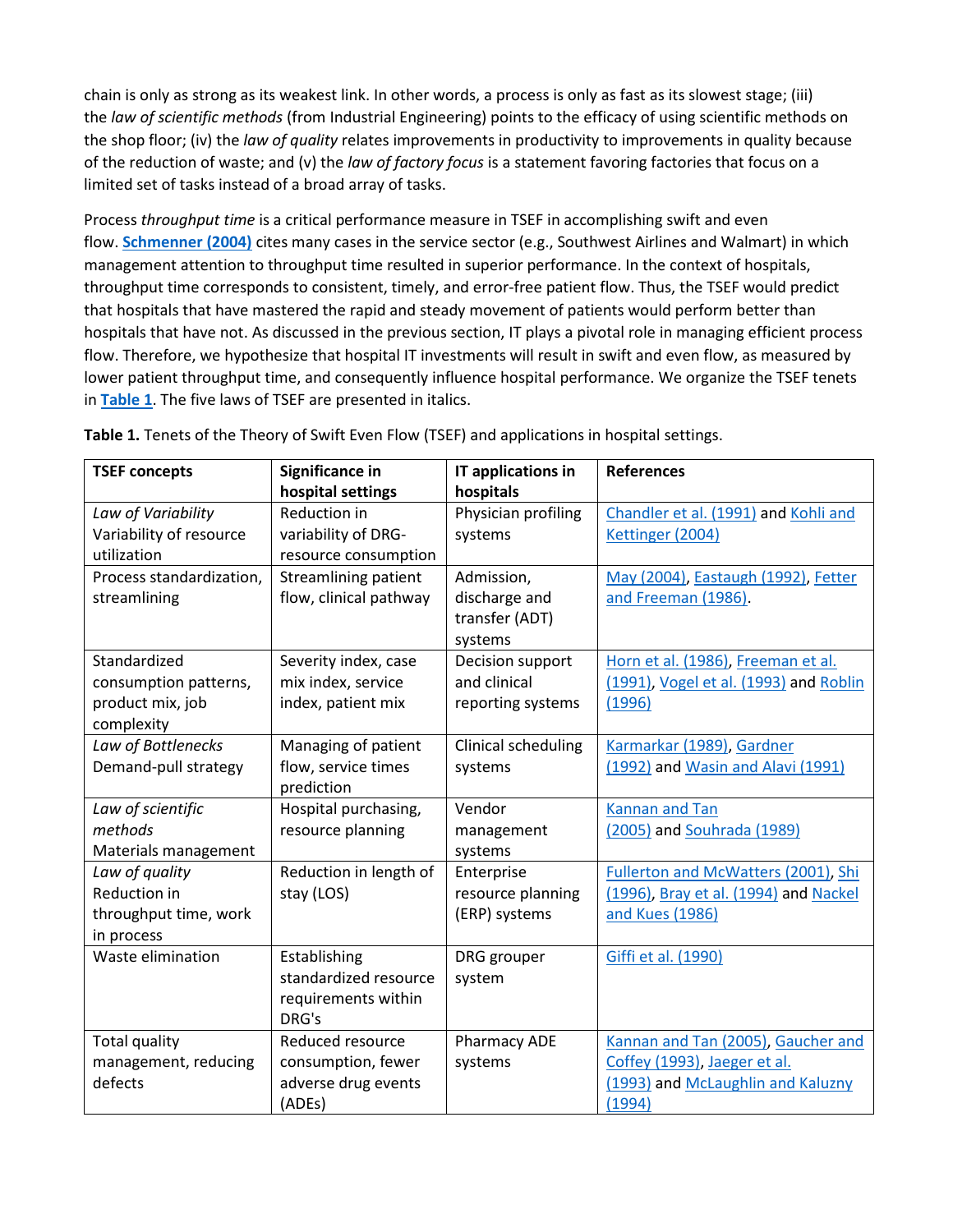| Law of factory focus | Job shop, batch flow, | Operation room     | Schemenner (1986), Showalter     |
|----------------------|-----------------------|--------------------|----------------------------------|
| Operations planning, | line production,      | scheduling systems | (1987), Nackel et al.            |
| scheduling           | patient-physician     |                    | (1984) and Heskett et al. (1990) |
|                      | scheduling            |                    |                                  |

## 3 Research model and hypotheses development

We describe below our conceptual model and then construct the relevant hypotheses. Hospital managers have long sought to accomplish efficient operations, particularly in relation to IT investments (**[Devaraj and Kohli,](https://onlinelibrary.wiley.com/doi/full/10.1016/j.jom.2013.03.001#bib0090%20#bib0095)  [2000, 2003](https://onlinelibrary.wiley.com/doi/full/10.1016/j.jom.2013.03.001#bib0090%20#bib0095)**), the drivers of patient LOS (e.g. **[Shi, 1996; Lave and Frank, 1990](https://onlinelibrary.wiley.com/doi/full/10.1016/j.jom.2013.03.001#bib0335%20#bib0210)**) and the causes of variation in providing patient care (**[Anderson and Pulcins, 1992](https://onlinelibrary.wiley.com/doi/full/10.1016/j.jom.2013.03.001#bib0020)**). Our research model seeks to examine the impact of IT investment on the swiftness and evenness of patient flow and subsequently on hospital performance. **[Fig.](https://onlinelibrary.wiley.com/doi/full/10.1016/j.jom.2013.03.001#fig0010)  [2](https://onlinelibrary.wiley.com/doi/full/10.1016/j.jom.2013.03.001#fig0010)** shows the operationalized research model and the direction of association for each hypothesis.



#### Figure 2

Operationalized research model.

## 3.1 IT and Swift and Even patient flow

The deployment of IT facilitates movement of information and patients through hospital processes. For example, clinical scheduling systems can track preregistered patients to schedule appropriate staff in order to avoid delays in clinical procedures. The TSEF factory focus also promotes better scheduling of facilities and equipment. Clinical staff can log into the scheduling system, identify open slots, and self-schedule working hours. This avoids bottlenecks in the patient care processes. Furthermore, clinicians can track patient histories as well as "best practices," thereby reducing the need for unnecessary tests that can prolong a patient's hospital stay. Given the incidence of clinical errors in hospitals, management of appropriate staffing levels ensures that patients move through the system without incident (**[Kovner and Gergen, 1999](https://onlinelibrary.wiley.com/doi/full/10.1016/j.jom.2013.03.001#bib0205)**). Estimates indicate that preventable adverse drug events can add up to 4.6 days to a LOS (**[Bates et al., 1997](https://onlinelibrary.wiley.com/doi/full/10.1016/j.jom.2013.03.001#bib0035)**). Consistent with the TSEF laws of bottlenecks and quality, IT can enable the swift flow of patients.

Although most previous studies support the positive impact of IT on swift patient flow, some have found evidence that IT has contributed to the hindrance of patient flow. The Joint Commission, the hospital accreditation body, found that IT investments in electronic health records actually affected patient flow negatively through incorrect dosages and misdiagnoses (**[Mostrous, 2009](https://onlinelibrary.wiley.com/doi/full/10.1016/j.jom.2013.03.001#bib0245)**) that ultimately resulted in congressional hearings. Nevertheless, based on the reasons we presented above, our first hypothesis (**[H1](https://onlinelibrary.wiley.com/doi/full/10.1016/j.jom.2013.03.001#enun0005)**) is as follows: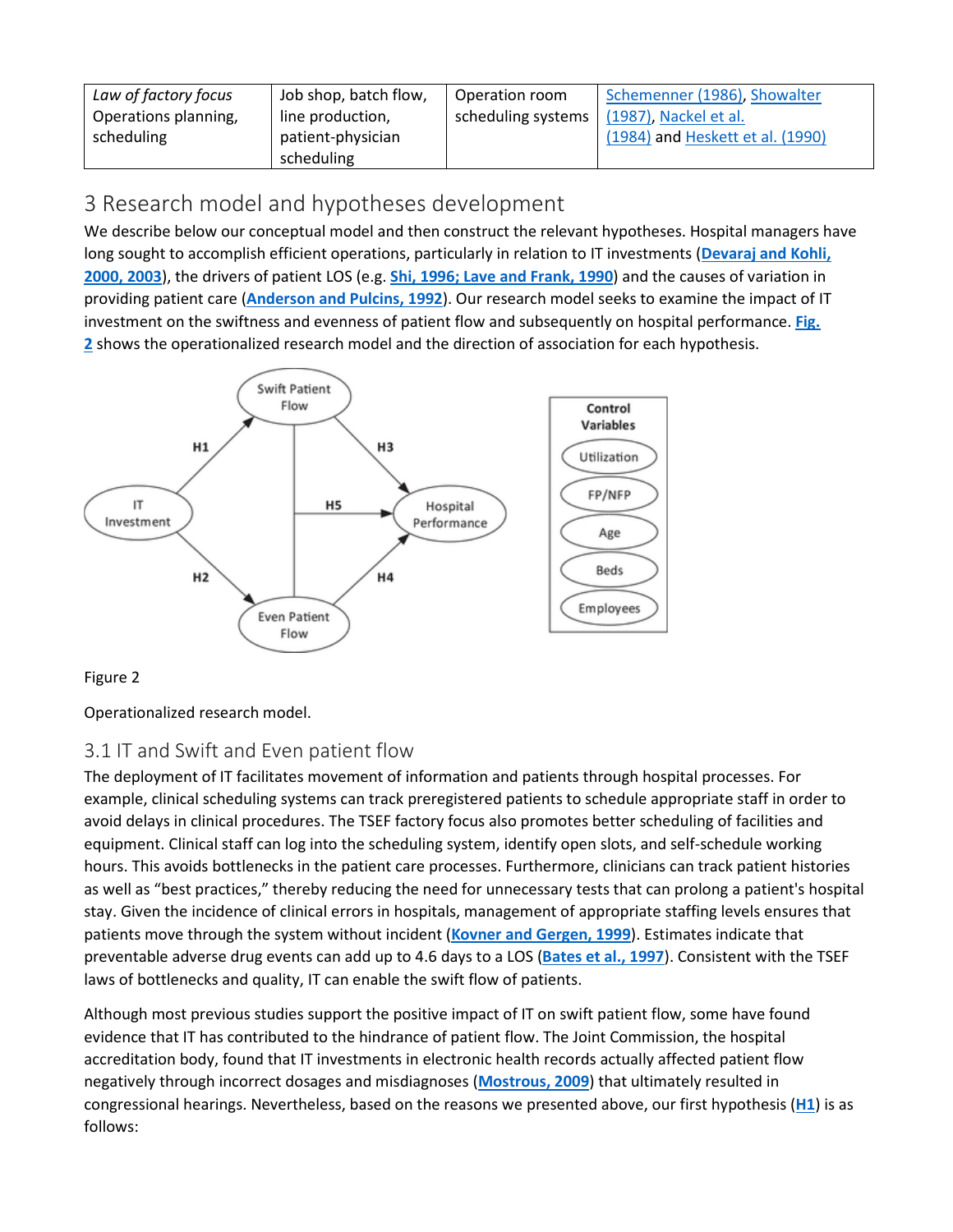*Hypothesis 1 1.* Higher IT investments in hospitals will be associated with swift patient flow.

Variability in a process is not conducive to predictable performance outcomes. The TSEF law of variability proposes that those facilities that are good at reducing variability will achieve improved quality and efficiency. Given that the needs of patient care vary due to patient mix or severity levels, some variation is expected. Nevertheless, variation places greater demands on physicians and nurses and manifests as uneven flow among patient care processes. However, because such variability is an uncontrollable input, an IT system can build flexibility into processes to better cope with this random variability (**[Devaraj and Kohli, 2002](https://onlinelibrary.wiley.com/doi/full/10.1016/j.jom.2013.03.001#bib0100)**) and deliver access to integrated patient records (e.g., electronic medical records) through decision support and clinical reporting systems to facilitate an even flow of patients. To manage variability in demand, hospitals use clinical scheduling systems and operation room scheduling systems to group similar patients and elective procedures close together. This permits better scheduling of resources and facilitates communication among the clinical and technical staffs, operating and recovery room facilities, and ensures availability of supplies. On the other hand, contrary to the prevailing evidence, some studies have found that new technology hinders patient flow because it interferes with established norms of patient care (**[Bates, 2005](https://onlinelibrary.wiley.com/doi/full/10.1016/j.jom.2013.03.001#bib0030)**). Further, pressure from senior leaders for the adoption of IT generates resistance by clinicians (**[Currie, 2012](https://onlinelibrary.wiley.com/doi/full/10.1016/j.jom.2013.03.001#bib0075)**) and continued use of manual scheduling that results in uneven patient flow. Despite these contrary research findings, we believe that the more compelling result will be a positive effect, and thus, our second hypothesis (**[H2](https://onlinelibrary.wiley.com/doi/full/10.1016/j.jom.2013.03.001#enun0005)**) is:

*Hypothesis 2 1.* Higher IT investments in hospitals will be associated with even patient flow.

#### 3.2 Patient flow and hospital performance

Efficient patient flow streamlines hospital processes and results in desirable financial and quality-related outcomes. When hospitals achieve internal process efficiencies through the tracking and recording of inventory used in patient treatment, the resources consumed are accurately recorded and billed, thus fully capturing the revenue. Further, when patients flow swiftly through their processes the demand on hospital personnel can be better managed such that it optimizes the use of physical and human resources. Of course, these gains in revenue may be lost if clinical professionals do not view the process technologies as useful (**[Ketikidis et](https://onlinelibrary.wiley.com/doi/full/10.1016/j.jom.2013.03.001#bib0195) al., [2012](https://onlinelibrary.wiley.com/doi/full/10.1016/j.jom.2013.03.001#bib0195)**) and do not assimilate them into their clinical and operational processes (**[Setia et al., 2011](https://onlinelibrary.wiley.com/doi/full/10.1016/j.jom.2013.03.001#bib0325)**).

Improved coordination among hospital functions because of enterprise resource planning (ERP) systems is known to result in efficiency gains (**[Shang and Seddon, 2002](https://onlinelibrary.wiley.com/doi/full/10.1016/j.jom.2013.03.001#bib0330)**). Efficient hospitals schedule and perform a greater number of procedures and efficiently move patients through the system. In the face of increasing demand as a result of the Patient Protection and Affordable Care Act (2010), swift patient flow is critical to hospitals. The alternative is to expand bed capacity. Because each additional bed requires nearly \$1 million in capital and \$25,000 in operating costs (**[Litvak and Bisognano, 2011](https://onlinelibrary.wiley.com/doi/full/10.1016/j.jom.2013.03.001#bib0215)**; p. 77), failure to improve patient flow within existing capacity is likely to have severe effects on capital expenditures and financial performance. Consistent with the TSEF, inefficient processes increase the time required to render appropriate patient care. In turn, this delay can lead to medical complications and increase the incidence of patient mortality. Therefore, we propose the following hypotheses:

*Hypothesis 3a 1.* Swift patient flow will be positively associated with a hospital's revenue outcome.

*Hypothesis 3b 1.* Swift patient flow will be positively associated with a hospital's quality outcome.

Previous studies have found that managing the schedules for elective surgical or diagnostic procedures can lead to consistent patient flow, thus avoiding the need to hire more clinical and support professionals (**[Litvak and](https://onlinelibrary.wiley.com/doi/full/10.1016/j.jom.2013.03.001#bib0215)  [Bisognano, 2011](https://onlinelibrary.wiley.com/doi/full/10.1016/j.jom.2013.03.001#bib0215)**). Through decision support and clinical reporting systems, administrators can access utilization information and schedule clinical procedures that lower the risk of patient infections (**[Wisniewski et al., 2003](https://onlinelibrary.wiley.com/doi/full/10.1016/j.jom.2013.03.001#bib0390)**). The even flow of patients promotes better scheduling and reduces delays, such as in developing X-rays and in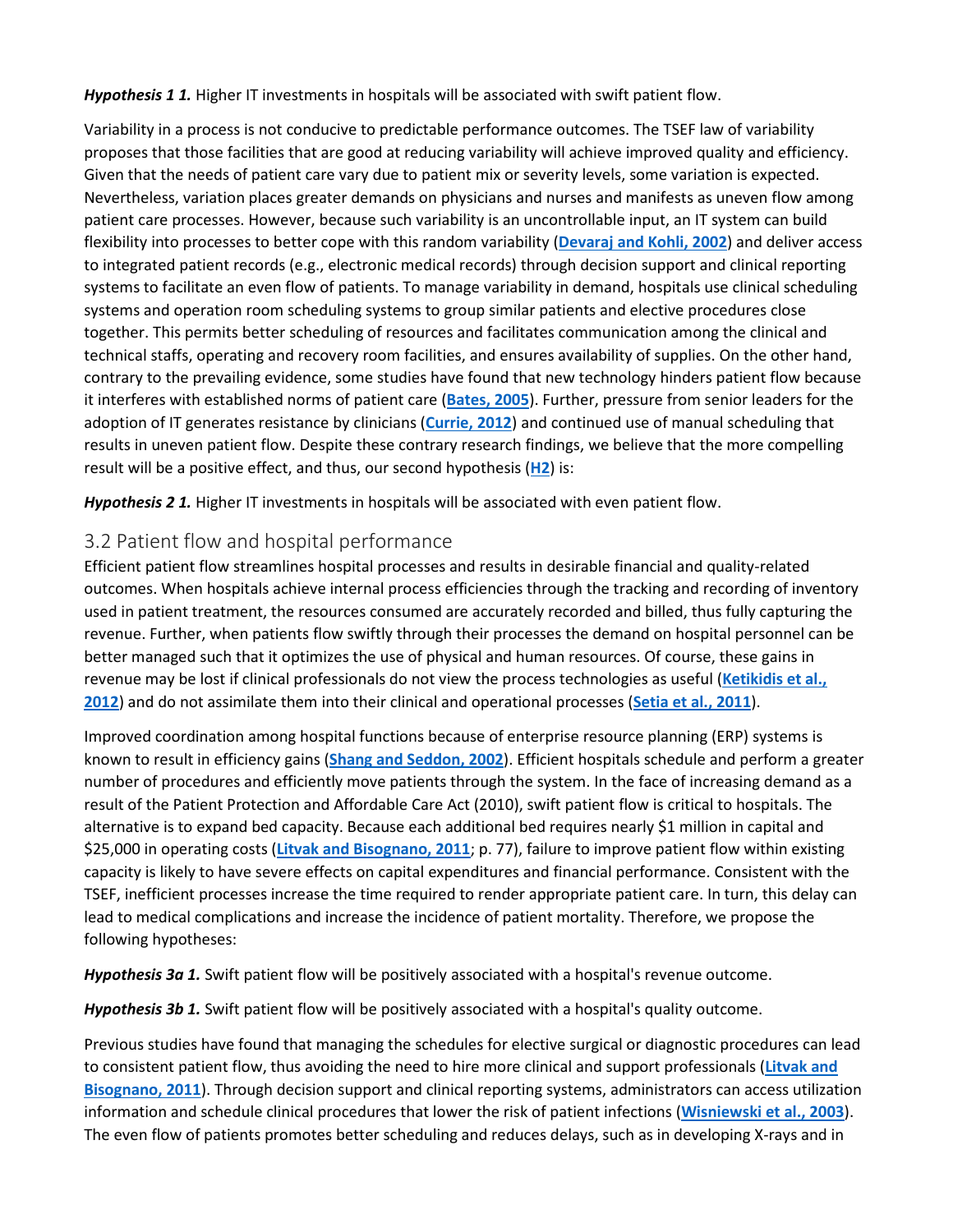transporting patients to clinical specialists, resulting in timely diagnosis and treatment (**[Bui et al., 2004](https://onlinelibrary.wiley.com/doi/full/10.1016/j.jom.2013.03.001#bib0055)**). Even and predictable patient flow allows physicians to plan treatment protocols that lead to efficient and effective treatment. A smooth flow of patients also leads to higher quality through elimination of process inefficiencies that generally lead to confusion and errors. In a competing perspective, recent studies in medicine have identified 'meaningful variation' as a precursor to improving quality (**[Selby et al., 2010](https://onlinelibrary.wiley.com/doi/full/10.1016/j.jom.2013.03.001#bib0320)**) because innovative ways to treat patients are likely to emerge when clinicians diverge from established treatment regimes. Such variations may disrupt the evenness of patient flow and lead to higher rates of patient complications and mortality. Thus, there is competing evidence to argue whether higher revenue and quality are the result of even patient flow due to properly documented treatment procedures or clinical innovation resulting from meaningful variation. Therefore, we hypothesize the following:

*Hypothesis 4a 1.* Even patient flow will be positively associated with a hospital's revenue outcome.

*Hypothesis 4b 1.* Even patient flow will be positively associated with a hospital's revenue quality outcome.

The above-cited hypotheses (**[H3 and H4](https://onlinelibrary.wiley.com/doi/full/10.1016/j.jom.2013.03.001#enun0015%20#enun0020%20#enun0025%20#enun0030)**) test for swift patient flow and even patient flow separately. However, hospitals are likely to deploy processes that address both swift and even flow (Quadrant 4 in **[Fig. 1](https://onlinelibrary.wiley.com/doi/full/10.1016/j.jom.2013.03.001#fig0005)**) in pursuit of improved financial as well as quality-related hospital performance.

The concurrent deployment of swift and even flow can achieve supra-normal benefits because the swiftness directly influences efficiency by increasing throughput of patients in a hospital. For example, when patients from emergency room (ER) are admitted to the hospital, swift processes to stabilize patients must be matched with the even patient flow into the hospital's acute care units (e.g. ICU or Surgery). From an operations management perspective, having only swift flow without even flow might lead to bottlenecks in the process and lead to suboptimal process performance. Evenness of patient flow ensures that patient care activities are appropriately staffed. Due to the predictability of tasks, hospital managers can schedule trained staff in each specialty to ensure that appropriate quality of patient care is available. However, the presence of only even flow without swift flow might be indicative of slack in the system which might lead to lower process performance. When the swiftness of patient discharges is well coordinated between clinical and administrative departments, hospital beds are promptly allocated to other incoming patients, thus increasing hospital revenue. A counter argument is that swift flow makes it difficult to achieve evenness if delays occur in any one of many interdependent activities (e.g. between the ER and Surgery units or between Surgery and Discharge), thus negatively affecting hospital revenue. Further, unnecessarily long hospital stays expose patients to infections and communicable diseases that can weaken quality of patient care. Therefore, to test the joint impact of swift and even flow, we propose our fifth and final hypotheses as follows:

*Hypothesis 5a 1.* The interaction between Swift and Even patient flow will be positively associated with a hospital's revenue outcome. That is, hospitals with Swift and Even flow will be associated with higher hospital revenue.

*Hypothesis 5b 1.* The interaction between Swift and Even patient flow will be positively associated with a hospital's quality outcome. That is, hospitals with Swift and Even flow will be associated with better quality outcomes.

## 4 Research design

We gathered data from Solucient, Inc. a commercial, subscription-based, industry-standard database provider. The Solucient, Inc., database (now Thompson Medstat, Inc.) consists of several hundred data fields for each hospital licensed by the Centers for Medicare and Medicaid Services (CMS)*[3](https://onlinelibrary.wiley.com/doi/full/10.1016/j.jom.2013.03.001#fn0015_88)* of the U.S. Department of Health and Human Services (HHS). The U.S. federal government requires each hospital to submit a standard report with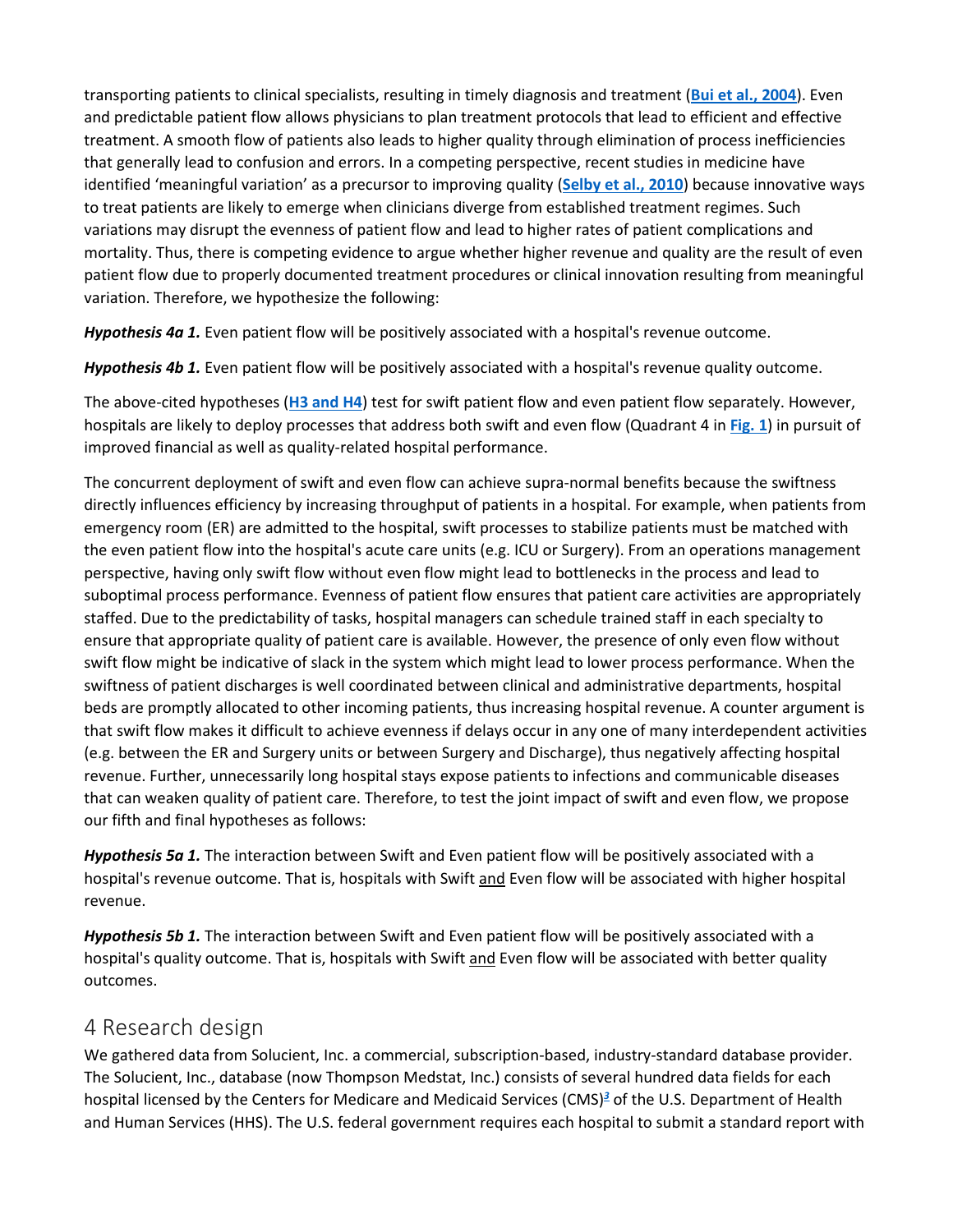predefined fields for financial, productivity, and expense data. Solucient, Inc., among other vendors, acquires this publicly available data from CMS, combines it with a variety of industry sources and applies a series of proprietary processes to consolidate the data into a searchable database. It then markets subscription-based access to this value-added database.

Our second data source for hospital benchmarking data is Comparion Medical Analytics (formerly known as The Delta Group). Comparion Medical Analytics is a healthcare information services and consulting company that provides analytical products and services to measure, manage, and monitor the clinical, financial, and market performance of healthcare organizations. It develops and markets benchmarking data so that hospitals can measure their quality against national benchmarks. As a part of our analysis, we merged the benchmarking data from Comparion Medical Analytics with the Solucient, Inc. data. Our sample consists of 567 hospitals across the United States that reported data on their IT expenses and other variables of interest to our study. The average size of the hospitals included in our sample, measured in number of beds, is 303 and the average number of fulltime employees is 1253.

#### 4.1 Dependent variables

We utilized net patient revenue (NPR) as a dependent variable of hospital performance. Performance measures must consider hospital-wide criteria as opposed to unit level functional criteria because it can result in suboptimization (**[Roth and van Dierdonck, 1995](https://onlinelibrary.wiley.com/doi/full/10.1016/j.jom.2013.03.001#bib0290)**). Although costs and profitability metrics are commonly used as performance measures, NPR is more meaningful for hospitals because costs and profitability are affected by the terms of contracts (e.g., discounts or preferred rates) with insurance companies. NPR is a consistent measure of the extent of services a hospital provides and is unaffected by discounted reimbursement or by the local competitive environment. We adjusted for the size of the hospital by dividing NPR by the number of beds in service. **[Table 2](https://onlinelibrary.wiley.com/doi/full/10.1016/j.jom.2013.03.001#tbl0010)** lists the descriptions of the variables employed in the study along with their definitions.

| Variable      | <b>Description</b>  | <b>Definition</b>                                          | <b>Source</b> |
|---------------|---------------------|------------------------------------------------------------|---------------|
| Patient       | Net patient revenue | Net patient revenue = (gross patient revenue less $(-)$    | Solucient     |
| revenue       |                     | deductions for contractual allowances and discounts,       | database      |
|               |                     | charity care, and similar "uncollectibles"). Net patient   |               |
|               |                     | revenue is a measure of the revenue actually received      |               |
|               |                     | from the provision of patient care services.               |               |
| Mortality     | Mortality rate      | The number of inpatient deaths (patient status of 20)      | Comparion     |
|               |                     | divided by the patient population at risk for mortality.   | Medical       |
|               |                     |                                                            | Analytics     |
| Complications | Complications index | The number of patients who had one or more                 | Comparion     |
|               |                     | complications, divided by the patient population at        | Medical       |
|               |                     | risk for a postsurgical or postobstetrical complication.   | Analytics     |
| Hospital size | Number of beds in   | The total number of beds in service in the inpatient       | Solucient     |
|               | service at hospital | acute-care units of a hospital at the end of a fiscal year | database      |
|               |                     | (excluding bassinets and nursery beds). A measure of       |               |
|               |                     | the capacity or size of a hospital. Calculation: Adults &  |               |
|               |                     | pediatrics beds + ICU beds + CCU beds + other              |               |
|               |                     | (nonintensive) care unit beds                              |               |
| IT investment | Direct expenses     | Information processing: direct expense (as reported in     | Solucient     |
|               | towards information | the general ledger)                                        | database      |
|               | processing          |                                                            |               |
| FP/NFP        | (Not) For profit    | Legal status of hospital (for profit or not-for-profit)    | Solucient     |
|               | status              |                                                            | database      |

**Table 2.** Description and definitions of key variables.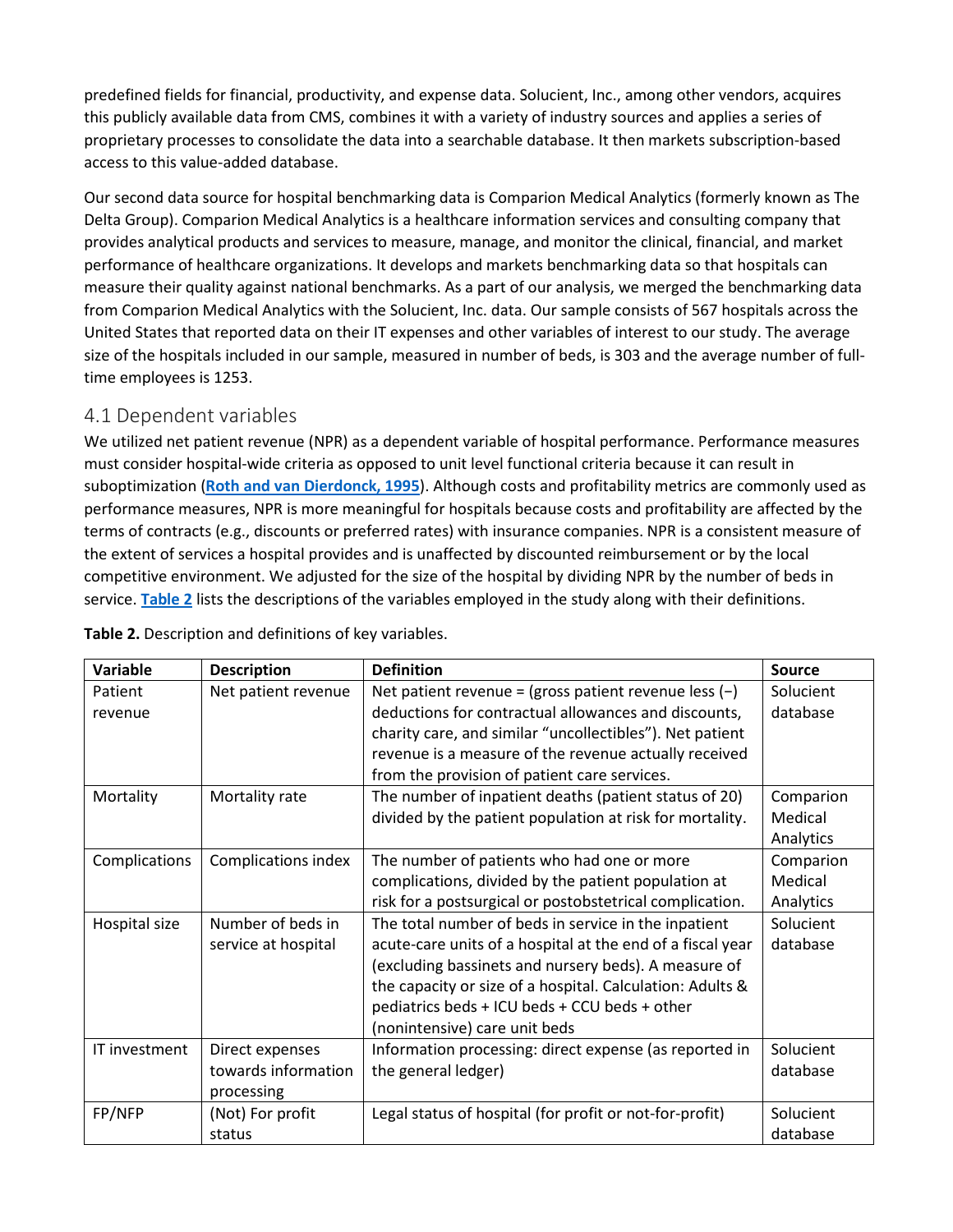| LOS         | Length of stay<br>(Average LOS when<br>aggregated at<br>hospital level) | The total number of inpatient days in the hospital<br>divided by the total number of admissions to the<br>hospital. A hospital's average length of stay is a key<br>indicator of utilization and is predictive of average<br>resources used by a hospital per patient discharge.<br>Calculation:<br>(Σ acute care inpatient days/total acute care patient<br>admissions) | Solucient<br>database |
|-------------|-------------------------------------------------------------------------|--------------------------------------------------------------------------------------------------------------------------------------------------------------------------------------------------------------------------------------------------------------------------------------------------------------------------------------------------------------------------|-----------------------|
| Utilization | Percentage<br>utilization of<br>hospital beds                           | Calculation:<br>Utilization = average daily census/beds in service                                                                                                                                                                                                                                                                                                       | Solucient<br>database |

In addition to NPR, measures of the quality of patient care are highly relevant and commonly tracked by insurers and accreditation agencies. Two commonly used metrics of hospital quality are risk-adjusted mortality and complications (**[DesHarnais et al., 2000; Iezzoni et al., 1995](https://onlinelibrary.wiley.com/doi/full/10.1016/j.jom.2013.03.001#bib0085%20#bib0170)**).

Risk-adjusted measures account for differences among patients that arise because of demographics, severity of medical problems, and co-morbidities. In essence, the complications measure captures the occurrence of expected complications during a patient's stay, and the mortality rate is defined as the number of mortalities within 30 days of an operative procedure divided by the total number of operative procedures conducted in the relevant time period. Comparion Medical Analytics computes these measures based upon national clinical and financial data comprised of Medicare cases discharged from all general, acute, non-federal U.S. hospitals.

## 4.2 Mediating, independent, and control variables

*Swift and even patient flow*: A standard hospital variable, LOS, sometimes referred to at the aggregate level as Average LOS (ALOS), is our operationalization of swift-even flow. Prior literature has viewed LOS as an outcome and as an indicator of performance alongside patient care quality and financial outcomes (**[Shukla and Pestian,](https://onlinelibrary.wiley.com/doi/full/10.1016/j.jom.2013.03.001#bib0345)  [1997](https://onlinelibrary.wiley.com/doi/full/10.1016/j.jom.2013.03.001#bib0345)**). Directing IT toward managing LOS can lead to better financial performance for hospitals (e.g., through higher revenue) because it reflects better utilization of resources.

Conversely, higher LOS raises hospital operational costs and is likely to adversely influence the quality outcomes of patient care (discussed in detail below). LOS is measured as the average of the number of days in the hospital for all patients; it is reported for all the hospitals in our sample drawn from the Solucient, Inc., database. A hospital's LOS depends on the mix of patients admitted. Therefore, we adjusted the LOS by computing the mean and standard deviation of case-mix-adjusted LOS over a three-year period. The case-mix adjusted LOS is used to identify hospitals that have swift and even patient flow. The mean value of LOS (which is the equivalent of process throughput time) captures whether swift flow is present at a specific hospital. Lower values represent swift patient flow because, all else being equal (captured by the case-mix index), patients are treated, healed, and discharged sooner at these hospitals.

The standard deviation of LOS (Std Dev LOS) of a hospital captures the evenness of patient flow. Lower values represent more even patient flow. These hospitals can also be considered to have even patient flow because the variation in patient throughput time is less than for other hospitals in the sample. The interaction (or product) of the terms for swift and even flow (mean and standard deviations of LOS) characterizes the swift/even patient flow at hospitals.

*IT expenditure*: IT expenditure is a cost item reported in the Solucient, Inc., database. This item includes expenses incurred for information systems related to direct patient care; it covers IT hardware, software, and services for patient care activities. Our measure for IT expenditure is adjusted for the size of the hospital by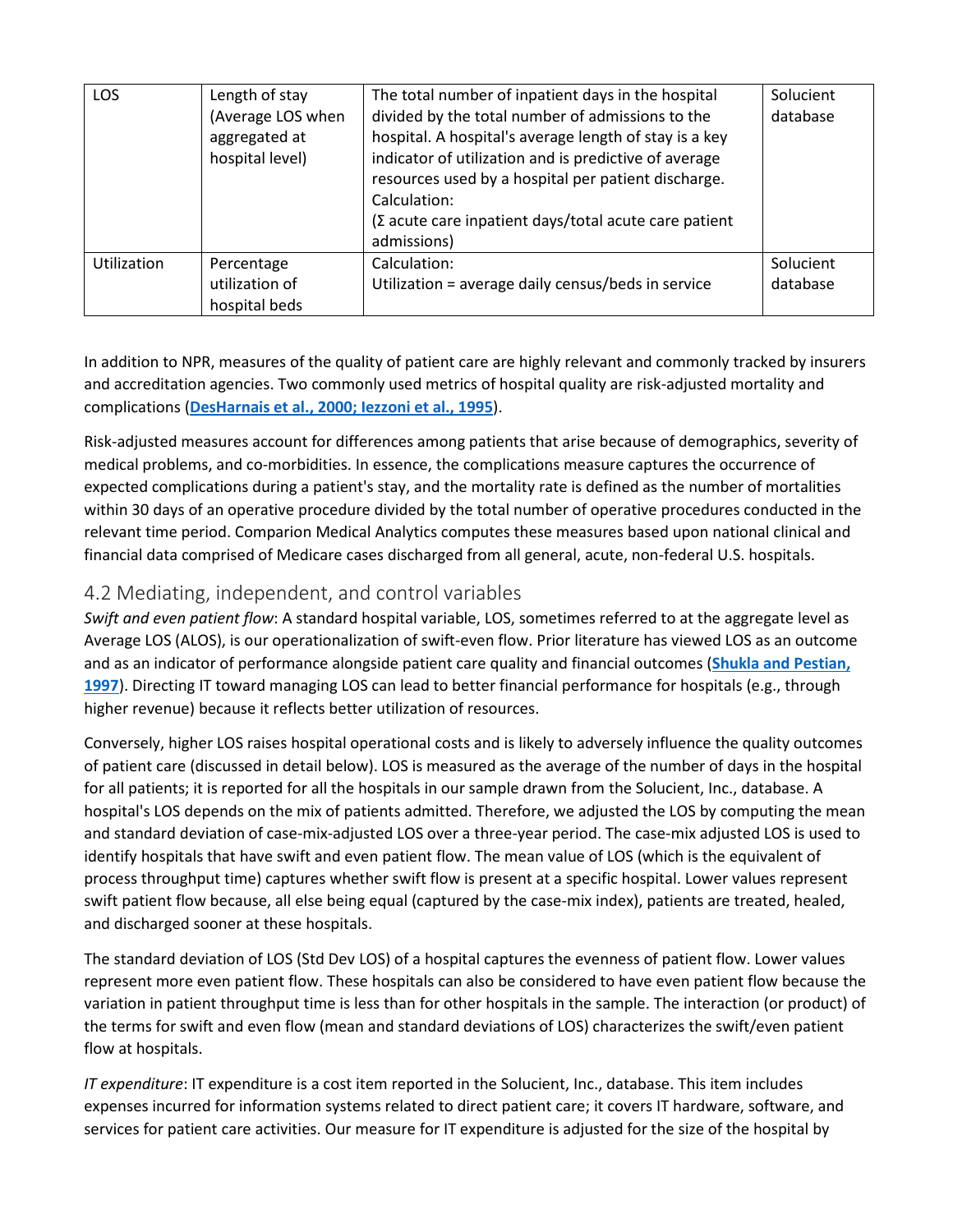dividing it by the number of employees. Hospitals get credit for expenses incurred that in turn affect their reimbursement rates. Therefore, they strive to report accurate IT expenses so that the cost report does not appear to inflate their profitability.

*Utilization; for profit/not‐for‐profit status*: In accordance with the literature in healthcare management, we include two additional variables  $-$  (i) utilization and (ii) for-profit (FP) or not-for-profit (NFP) status  $-$  that might influence hospital performance. The capacity utilization of a hospital is measured as its occupancy rate and can significantly affect its revenue if there is organizational slack. The NFP status of hospitals confers benefits such as lower taxes, although these hospitals incur greater burden of community services and charity care than the FP hospitals. Given that the status of hospitals continues to be a subject of debate, we included a dummy variable in the model to indicate if a hospital is FP or NFP because it is possible that revenues at FPs are higher than at NFPs.

*Other control variables*: We used the "age of the hospital" as a control variable because newer facilities might be technologically more advanced or have more up-to-date infrastructure than older ones that might affect hospital performance. Finally, we used two measures of hospital size — number of full-time employees and number of beds — as proxies for organizational size. These are commonly used control variables in examinations of organizational performance.

#### 4.3 Results

The relationships proposed in **[Fig. 2](https://onlinelibrary.wiley.com/doi/full/10.1016/j.jom.2013.03.001#fig0010)** were estimated through ordinary least squares (OLS) regression analysis. A summary of the descriptive statistics and the corresponding correlations are displayed in **[Table 3](https://onlinelibrary.wiley.com/doi/full/10.1016/j.jom.2013.03.001#tbl0015)**.

|                    | <b>Mean</b> | Std. Dev.   | 1           | $\overline{2}$ | 3       | 4            | 5       | 6       | 7    | 8       | 9    |
|--------------------|-------------|-------------|-------------|----------------|---------|--------------|---------|---------|------|---------|------|
| 1. Patient revenue | 111,973,842 | 117,371,272 | $\mathbf 1$ |                |         |              |         |         |      |         |      |
| 2. Mortality       | 4.33        | 3.19        | 0.09        |                |         |              |         |         |      |         |      |
| 3. Complications   | 24.53       | 10.98       | $-0.01$     | 0.63           | 1       |              |         |         |      |         |      |
| 4. IT investment   | 2945733     | 5665257     | 0.68        | 0.02           | $-0.02$ | $\mathbf{1}$ |         |         |      |         |      |
| 5. Average LOS     | 5.14        | 8.82        | $-0.16$     | 0.15           | 0.11    | 0.1          | 1       |         |      |         |      |
| 6. Std Dev LOS     | 0.58        | 2.64        | $-0.13$     | 0.02           | 0.08    | 0.08         | 0.37    |         |      |         |      |
| 7. Beds            | 302.63      | 221.28      | 0.76        | 0.1            | $-0.03$ | 0.53         | $-0.21$ | $-0.09$ | 1    |         |      |
| 8. Age             | 11.01       | 36.9        | $-0.03$     | 0.02           | 0.03    | $-0.09$      | $-0.04$ | 0.01    | 0.02 |         |      |
| 9. FTE's           | 1252.9      | 1351.55     | 0.85        | 0.1            | $-0.01$ | 0.7          | $-0.15$ | $-0.12$ | 0.76 | $-0.01$ | 1    |
| 10. Utilization    | 56.28       | 16.34       | 0.46        | $-0.01$        | $-0.01$ | 0.32         | 0.05    | 0.1     | 0.43 | 0.02    | 0.44 |

**Table 3.** Descriptive statistics and correlations.

We examined assumptions of normality, independence, and constant variance of the residuals and conducted standard checks using residual plots and Kolmogorov–Smirnov and White's tests. The results did not indicate deviations from these assumptions. We present results to examine whether the effects of investment in IT lead to swift-even patient flow, which in turn, was hypothesized to lead to both higher patient revenues and improved quality of care.

The results of the impact of IT investment on swift patient flow and even patient flow are presented in **[Table 4](https://onlinelibrary.wiley.com/doi/full/10.1016/j.jom.2013.03.001#tbl0020)**. The results indicate that IT investment is significantly related to both swift flow and even flow at the 0.05 level of significance, which lends support to **[Hypotheses H1 and H2](https://onlinelibrary.wiley.com/doi/full/10.1016/j.jom.2013.03.001#enun0005%20#enun0010)**. The negative sign for the IT investment variable indicates that the greater the investment in IT the more swift and even the patient flow. The control variables of Beds and FTEs are also statistically significant (at the 0.05 level) in both regression models. The age of the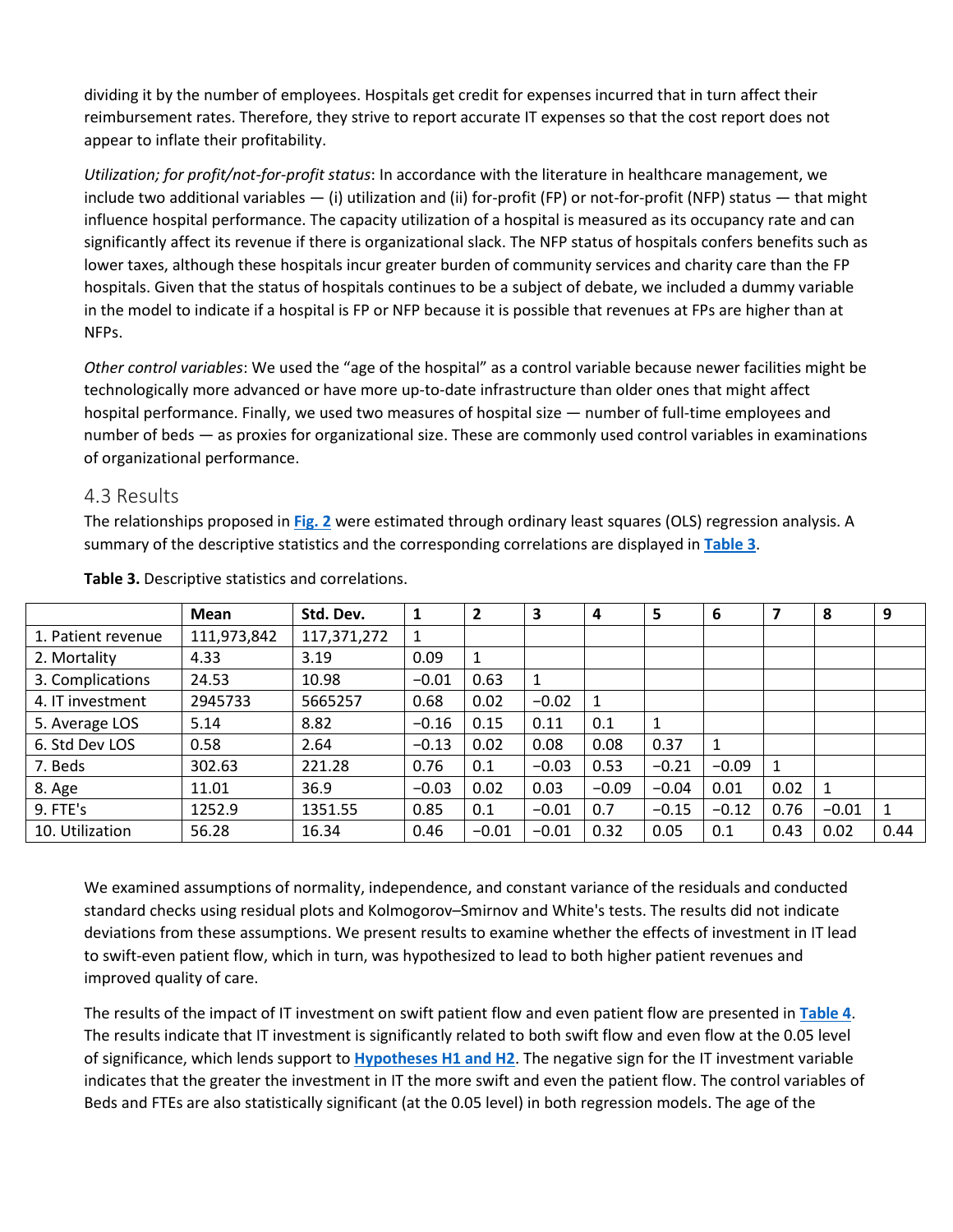hospital as well as the NFP/FP stature of the hospital was not significantly related to either swift flow or even flow.

| <b>Variables</b> | <b>Average LOS</b> |      | <b>Std Dev LOS</b> |      |
|------------------|--------------------|------|--------------------|------|
|                  | Coefficient        | Sig. | <b>Coefficient</b> | Sig. |
| IT investment    | $-.11$             | .03  | $-.09$             | .04  |
| <b>Beds</b>      | $-.21$             | .00. | $-.10$             | .02  |
| <b>FTEs</b>      | .19                | .00  | $-.12$             | .00  |
| NFP/FP           | $-.04$             | .56  | .01                | .91  |
| Age              | .05                | .24  | .01                | .75  |
| Utilization      | .04                | .33  | .11                | .02  |
| R-Square: .17    |                    |      | R-Square: .12      |      |

**Table 4.** Regression results with Average LOS and Std Dev LOS as dependent variables.

Next, we conducted hierarchical regression analysis to estimate the impact of Average LOS and Std Dev LOS (measures of swift and even flow) on measures of hospital performance. We introduced the interaction effect of Average LOS and Std Dev LOS as a product term in these estimation models. The dependent variables of hospital performance in this analysis are NPR as a financial measure (Panel A), mortality (Panel B) and complications (Panel C) as measurements of quality. Results presented in Panel A of **[Table 5A](https://onlinelibrary.wiley.com/doi/full/10.1016/j.jom.2013.03.001#tbl0025)**, indicate that Average LOS and the product of Average LOS and Std Dev LOS are significantly related (at the 0.05 level) to patient revenue.

| Dependent variable: net patient | Model 1     | Model 2     | Model 3           | Model 4           |
|---------------------------------|-------------|-------------|-------------------|-------------------|
| revenue (NPR)                   |             |             |                   |                   |
| NFP/FP                          | .017(.841)  | .017(.838)  | .016(.829)        | .016(.812)        |
| <b>Beds</b>                     | $.211***$   | $.210***$   | $.204***$ (5.215) | $.194***$ (4.862) |
|                                 | (5.432)     | (5.314)     |                   |                   |
| FTE's                           | $.682***$   | .680***     | $.641***$         | $.637***$         |
|                                 | (16.864)    | (16.543)    | (15.365)          | (15.131)          |
| Age                             | .010(0.496) | .009(0.473) | .009(0.471)       | .009(0.470)       |
| Utilization                     | $.083***$   | $.081***$   | $.080***$ (3.291) | $.080***$ (3.274) |
|                                 | (3.431)     | (3.373)     |                   |                   |
| IT investment                   |             | $.153***$   | $.1477***$        | $.121***$ (2.962) |
|                                 |             | (3.361)     | (3.140)           |                   |
| Std Dev LOS                     |             |             | .010(.501)        | .010(.481)        |
| Average LOS                     |             |             | $-.095***$        | $-.105***$        |
|                                 |             |             | $(-3.612)$        | $(-3.834)$        |
| Std Dev LOS × Average LOS       |             |             |                   | $.102***$ (3.461) |
| R-Square                        | 65.3%       | 72.4%       | 82.3%             | 89.8%             |

**Table 5A.** (Panel A) Hierarchical regression results with patient revenue as dependent variable.

• \*\*\*significant at the 0.01 level, \*\* significant at the 0.05, \* significant at the 0.10 level.

Thus, swift flow, as well as the interaction of swift-even flow, has a statistically significant impact on patient revenue. These results support **[Hypotheses H3 and H5](https://onlinelibrary.wiley.com/doi/full/10.1016/j.jom.2013.03.001#enun0015%20#enun0020%20#enun0035%20#enun0040)**. The lack of a statistical main effect of even flow on NPR did not support **[Hypothesis H4](https://onlinelibrary.wiley.com/doi/full/10.1016/j.jom.2013.03.001#enun0025%20#enun0030)**. As before, the control variables of Beds and FTEs are statistically significant (at the 0.05 level). Another control variable, Utilization, was also statistically significant. We present interaction plots in **[Appendix A](https://onlinelibrary.wiley.com/doi/full/10.1016/j.jom.2013.03.001#app1)**. The interaction plot for Patient Revenue as a dependent variable shows that the highest patient revenue is realized for low values of both Average LOS and Std Dev LOS confirming the nature of the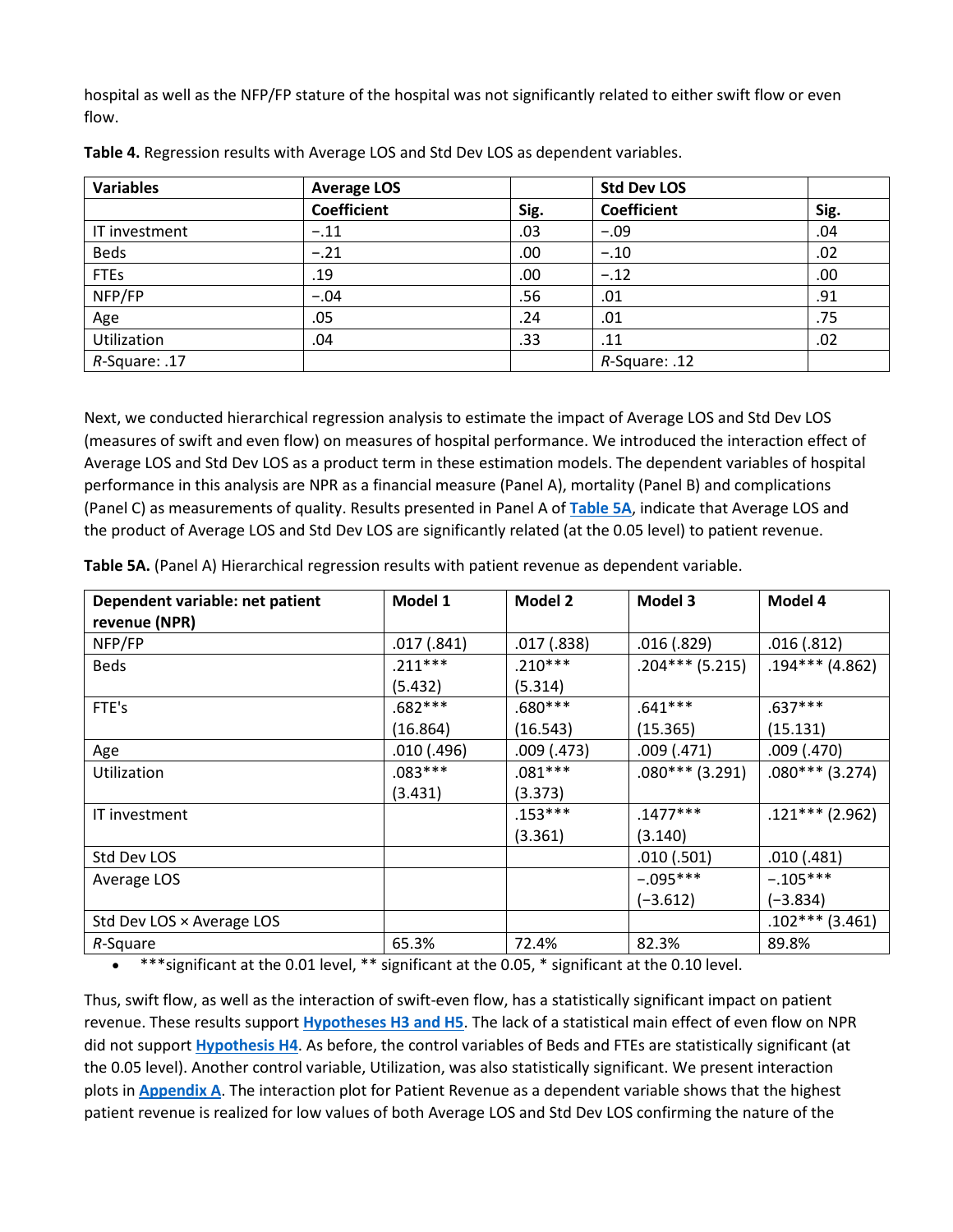interactive (combined) effect of these variables. The plot also shows that when Average LOS is low the patient revenue is high, and that on average there is no impact of Std Dev LOS on patient revenue.

From Panel B of **[Table 5B](https://onlinelibrary.wiley.com/doi/full/10.1016/j.jom.2013.03.001#tbl0030)**, we observe that the Std Dev LOS and the product term of Std Dev LOS and Average LOS have a statistically significant impact (at the 0.05 level) on complications. That is, even flow and the combination of swift-even flow have a significant impact on complications lending support to **[Hypotheses H4](https://onlinelibrary.wiley.com/doi/full/10.1016/j.jom.2013.03.001#enun0025%20#enun0030%20#enun0035%20#enun0040)  [and H5](https://onlinelibrary.wiley.com/doi/full/10.1016/j.jom.2013.03.001#enun0025%20#enun0030%20#enun0035%20#enun0040)**. The impact of Average LOS (swift flow) on complications was marginal with a *p*-value of 0.064. Among the control variables, only Beds and Utilization were statistically significantly related to Complications.

| <b>Dependent variable: complications</b> | Model 1           | <b>Model 2</b>    | Model 3           | Model 4           |
|------------------------------------------|-------------------|-------------------|-------------------|-------------------|
| NFP/FP                                   | .005(.094)        | .005(.094)        | .004(.083)        | .004(.081)        |
| <b>Beds</b>                              | $-.190**(-2.262)$ | $-.190**(-2.241)$ | $-.171**(-2.031)$ | $-.178**(-2.147)$ |
| FTE's                                    | $-.015(-.168)$    | $-.015(-.164)$    | $-.013(-.143)$    | $-.013(-.138)$    |
| Age                                      | $-.011(-.232)$    | $-.010 (-.202)$   | $-.010(-.194)$    | $-.09(-.183)$     |
| Utilization                              | $.115*(1.976)$    | $.117*(2.013)$    | $.114*(1.962)$    | $.115*(1.954)$    |
| IT investment                            |                   | .010(.183)        | .009(.173)        | .010(.185)        |
| Std Dev LOS                              |                   |                   | $.101**$ (2.122)  | $.112**$ (2.147)  |
| Average LOS                              |                   |                   | $.093*(1.87)$     | $.098*(1.92)$     |
| Std Dev LOS × Average LOS                |                   |                   |                   | $.166**$ (3.318)  |
|                                          | 7.1%              | 7.9%              | 12.1%             | 14.8%             |

**Table 5B.** (Panel B) Hierarchical regression results with complications as dependent variable.

• \*\*\*significant at the 0.01 level, \*\*significant at the 0.05, \*significant at the 0.10 level.

Finally, results in Panel C of **[Table 5C](https://onlinelibrary.wiley.com/doi/full/10.1016/j.jom.2013.03.001#tbl0035)**, indicate that Std Dev LOS and the product term of Average LOS and Std Dev LOS have a statistically significant impact (at the 0.05 level) on mortality of patients in hospitals. This finding supports **[Hypotheses H4 and H5](https://onlinelibrary.wiley.com/doi/full/10.1016/j.jom.2013.03.001#enun0025%20#enun0030%20#enun0035%20#enun0040)**. **[Hypothesis H3](https://onlinelibrary.wiley.com/doi/full/10.1016/j.jom.2013.03.001#enun0015%20#enun0020)** that relates swift flow to mortality was not supported. Consistent with the earlier models, the control variables of Beds, FTEs, and Utilization are statistically significantly related to Mortality (at the 0.05 level).

| <b>Dependent variable: mortality</b> | Model 1             | Model 2            | Model 3             | Model 4            |
|--------------------------------------|---------------------|--------------------|---------------------|--------------------|
| NFP/FP                               | .035(.784)          | .033(.677)         | .033(.677)          | .031(.673)         |
| <b>Beds</b>                          | $.292***$ (3.210)   | $.284***$ (3.139)  | $.297***$ (3.251)   | $.286***$ (3.126)  |
| FTE's                                | $-0.372***(-3.765)$ | $-.382***(-3.841)$ | $-0.373***(-3.814)$ | $-.352***(-3.741)$ |
| Age                                  | $-.010(-.213)$      | $-.010(-.216)$     | $-.010(-.215)$      | $-.011(-.231)$     |
| Utilization                          | $.274***4.813)$     | $.287***$ 4.936)   | $.274***4.821$      | $.272***$ 4.791)   |
| IT investment                        |                     | $-.013(-.167)$     | $-.010(-.130)$      | $-.010(-.131)$     |
| Std Dev LOS                          |                     |                    | $.144**$ (2.912)    | $.146**$ (2.982)   |
| Average LOS                          |                     |                    | $-.024(.752)$       | $-.025(.761)$      |
| Std Dev LOS × Average LOS            |                     |                    |                     | $.129**$ (2.418)   |
|                                      | 7.9%                | 8.4%               | 10.4%               | 13.1%              |

**Table 5C.** (Panel C) Hierarchical regression results with mortality as dependent variable.

• \*\*\*significant at the 0.01 level, \*\*significant at the 0.05, \*significant at the 0.10 level.

Interaction plots for Mortality as well as Complications (**[Appendix A](https://onlinelibrary.wiley.com/doi/full/10.1016/j.jom.2013.03.001#app1)**) highlight the nature of the interactive effect of Average LOS and Std Dev LOS on these dependent variables. In situations where the Average LOS and Std Dev LOS are low, we observe low values for Mortality and Complications. Further, on average, lower Std Dev LOS is associated with lower Mortality and Complications.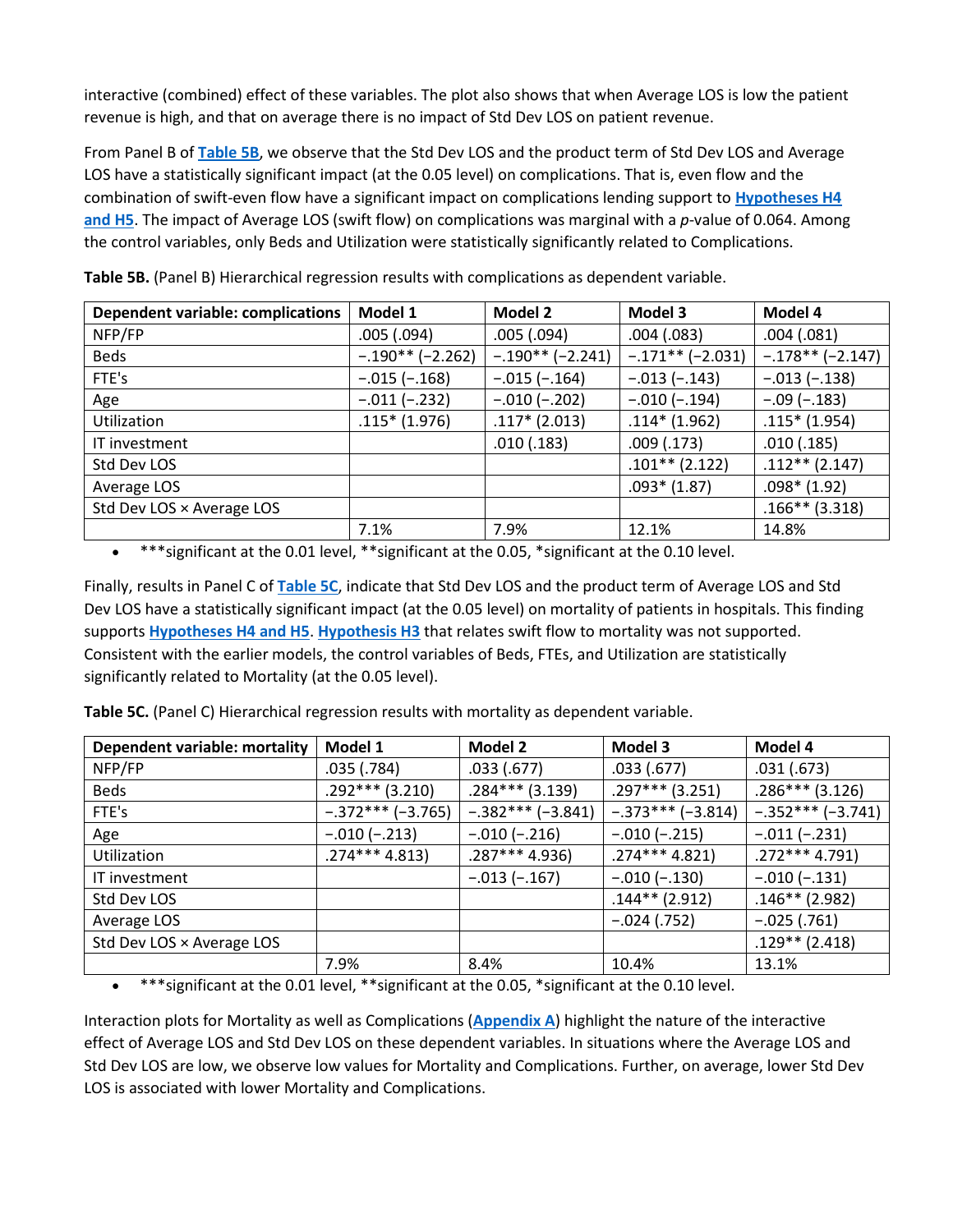Thus, based upon the above analysis that shows the positive impacts of swift-even patient flow on NPR and quality outcomes, we find that swift-even patient flow was not achieved at the expense of quality. In fact, we observed that swift-even patient flow was associated with a decrease in complications and mortality. Therefore, swift-even patient flow has the dual benefit of an increase in patient revenue and a reduction in patient complications.

Another noteworthy result lies in the main effects of swift and even flow on the revenues and quality performance of hospitals. We noticed that the main effect of swift flow is significant only for NPR and not for quality. In contrast, the main effect of even flow is significant only for quality performance (complications and mortality) and not for financial performance. More important, though, is the fact that the combination of swift and even flow has a beneficial impact on both financial and quality performance. In other words, although swift and even flow might have differential impacts on financial and quality performance, they have a mutually reinforcing overall impact on hospital performance.

The control variable Utilization had a positive significant effect on hospital revenue and mortality (0.01 level), but was not significantly related to complications. We did not observe any significant difference between FP and NFP hospitals. This finding is consistent with the previous literature on healthcare in which no significant difference has been found in the efficiency and productivity of FP and NFP hospitals (**[Shukla and Pestian, 1997](https://onlinelibrary.wiley.com/doi/full/10.1016/j.jom.2013.03.001#bib0345)**).

We examined whether IT investment had a *direct effect* on hospital performance in addition to its mediated effect through swift-even patient flow. This involved examining the significance of the IT Investment variable in the hierarchical regressions. Interestingly, we observed that IT investment had a significant impact on financial performance (NPR), but not on the quality measures of complications and mortality. This indicates the dual role of IT in our model — a direct impact on hospital NPR as well as an indirect impact through patient flow. These results indicate statistical support for the relationship between IT investment and hospital revenue *partially mediated* by swift/even patient flow. Given the lack of significance for the IT Investment variable in the models for hospital quality, we find evidence for the relationship between IT investment and hospital quality (mortality and complications) to be *fully mediated* by swift/even patient flow.

## 5 Discussion, contribution, and areas for future research

Our findings support the notion that hospitals can improve their efficiency and consequently their financial performance by focusing on optimizing current assets and improving the flow of patients. Further, we found evidence that IT investment is associated with hospitals that have swift-even patient flow. We did not find evidence to support media reports that IT can lead to bottlenecks or hinder swift patient flow in hospitals. Our findings support the theoretical mechanisms of how IT contributes to improving hospital operations. Examples of such mechanisms are better diagnoses, scheduling, and coordination of patient care, as proposed by the five laws of TSEF.

We find evidence that swift and even patient flow together positively influence hospitals' NPR. This suggests that hospitals benefit when they use their resources optimally to ensure that patients and information flow quickly, yet in a controlled manner, through the hospital's processes. However, we did not find that even-flow by itself influenced NPR. One explanation is that hospitals are unable to fully capitalize on the efficiency that results from swift patient and information flow, especially when demand for services fluctuates. Another explanation for this finding is that when there is uneven demand across two accounting periods, the revenue from some patients in one accounting period may appear in the next period because of delays in revenue capture and adjustments.

We also found that swift and even-flow combined have a significant influence on reduction of complications, a quality outcome in hospital operations. Further, swift-flow by itself also was found to influence a reduction in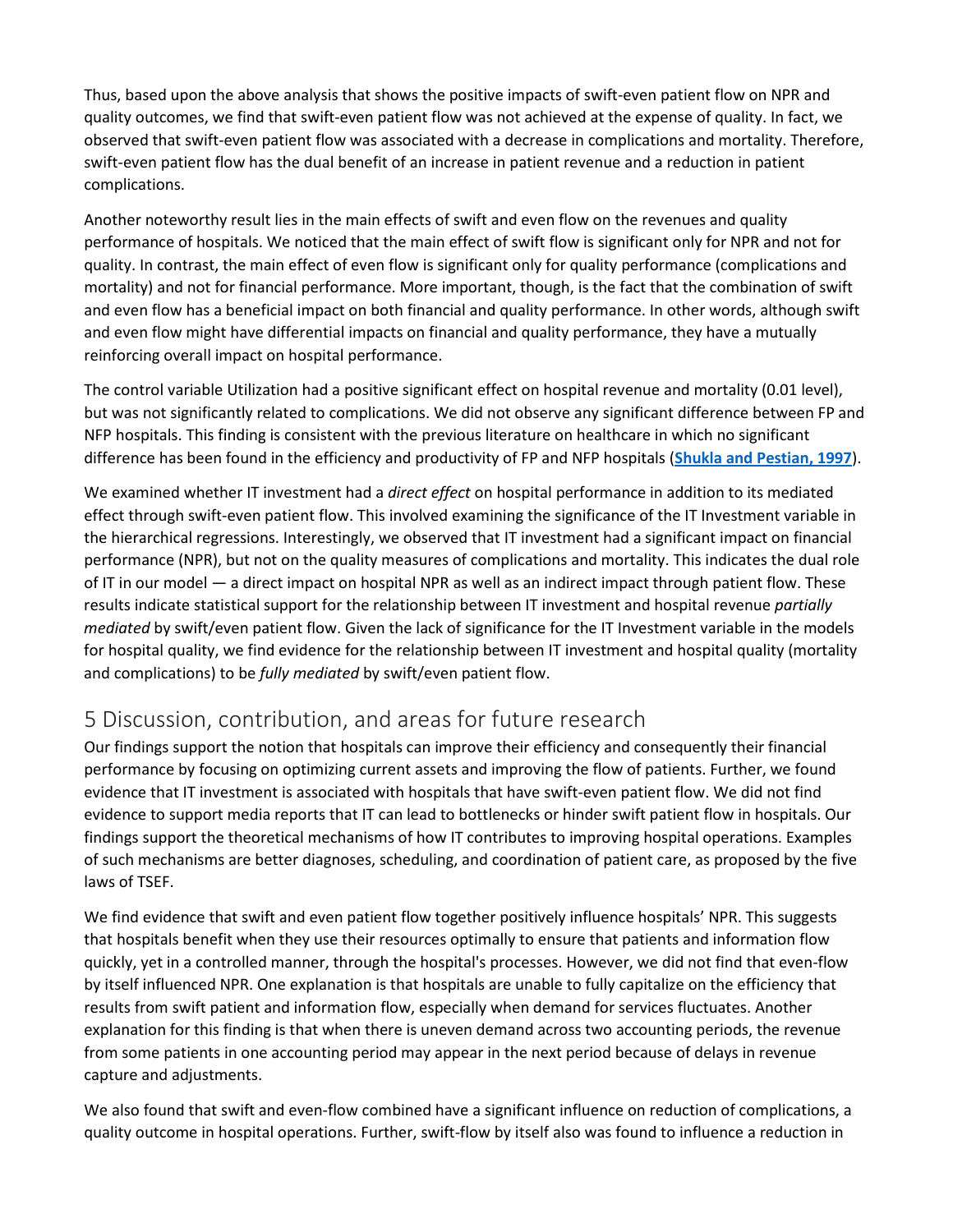complications. To rule out the possibility that the swift-even patient flow, represented by reduced LOS, could adversely affect quality of patient care (e.g., in case patients are discharged too soon), we estimated the impact of case-mix-adjusted LOS on patient complications and mortality. We found that LOS was positively related to complications, i.e., an increase in the LOS is associated with an increase in complications. This is consistent with evidence in clinical studies that indicate that lower LOS results in fewer patient infections and consequently fewer complications (**[Coskun et al., 2005](https://onlinelibrary.wiley.com/doi/full/10.1016/j.jom.2013.03.001#bib0070)**). From an operations perspective, our findings indicate that decreasing LOS has the dual benefit of increasing NPR and decreasing complications. Our findings provide evidence that IT investment, when viewed through the TSEF lens, enables hospital managers to indirectly influence quality (e.g., by redesigning patient care processes) and financial performance through shorter LOS. Overall, our findings are consistent with the extant literature that IT influences hospital operations that in turn influence financial and quality-related performance.

#### 5.1 Contribution

The findings of our study contribute to research and practice in a number of ways. First, we expand our understanding of the relationship of IT and hospital performance through the impact of IT on hospital LOS. Second, by applying TSEF, we are able to gain insights into the IT "conversion effectiveness" process that sheds light on how IT investments successfully improve performance of U.S. hospitals. Third, by simultaneously examining the antecedents and consequences of LOS, our findings inform healthcare managers by offering insights into how technology affects hospital performance. These findings illustrate the impact of patient flow on hospital revenue, while also demonstrating that this improved financial performance does not come at the expense of quality patient care. Our findings suggest that healthcare managers must assess, evaluate, and monitor patient LOS and that IT plays a direct as well as indirect role in improving hospital performance. Given the significance of healthcare in our economy, and the importance of patient outcomes, even a slender association between IT and lower rates of mortality and complications is a significant achievement for patients and hospitals. Thus, healthcare managers can view IT investments as one of the levers they can control in the pursuit of improved quality and financial outcomes.

From information systems perspective, processes and outcomes are complementary investments alongside IT investment. Simply automating existing processes is not likely to provide optimal benefits of new IT. IT investments offer an opportunity to redesign processes in a way that take advantage of the automation and ubiquity of information access leading to transformation of existing processes. For instance, a hospital can take advantage of mobile IT and cloud computing by redesigning the patient discharge process such that digitized reports from consulting physicians are automatically appended to a patient's record in the private and secure 'cloud.' When the patient record is complete, the discharge IT system prompts the attending physician to access the patient record from the cloud. After reviewing the record, the attending physician can digitally sign the record and issue orders to discharge the patient. Because the entire patient record resides in the cloud, the attending physician can complete the entire process through a mobile device and discharge the patient from anywhere. If a hospital automated the current process that requires attending physicians to physically come to the hospital, often the next day, in order to review and sign discharge orders, the LOS may not be significantly reduced. Therefore, it is important for hospital managers to understand such complementarities (e.g., TSEF) to ensure that IT is appropriately placed in the patient care "system." Although healthcare managers intuitively understand the importance of LOS, the TSEF offers a novel mechanism to gain efficiency and improve the quality of patient care by ensuring that patients traverse the hospital processes swiftly and evenly. Conventional wisdom in healthcare administration focuses more on swiftness, but not on evenness. Swift flow, in the absence of evenness, can create bottlenecks. An example of such a disparity occurs when patients are set up for swift testing but end up waiting in hallways because the flow through the diagnostic equipment is uneven. When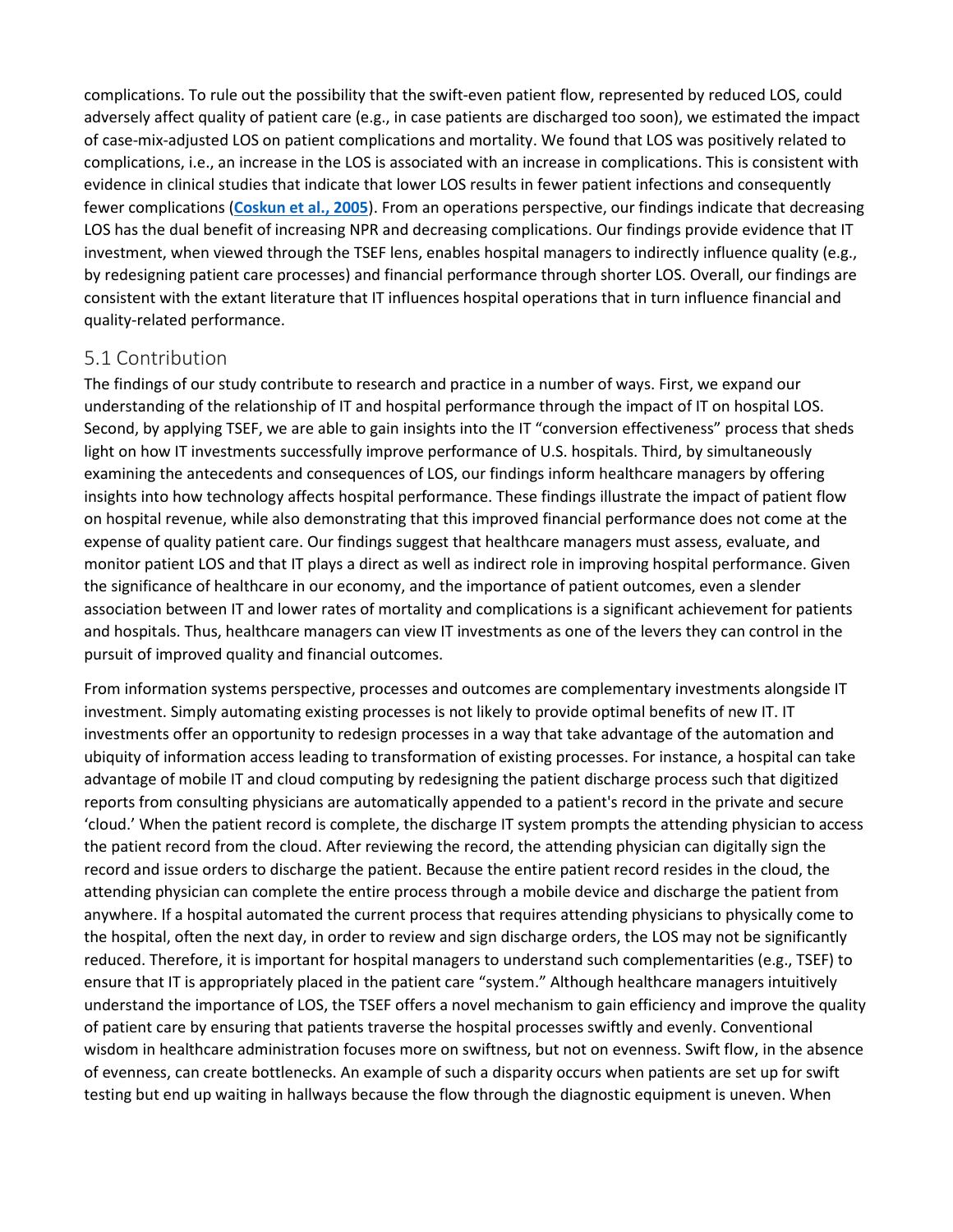viewed through the TSEF lens, our findings provide managers with empirical evidence that investing in IT to improve operations can influence both financial and quality outcomes.

## 5.2 Limitations and areas of future research

Our findings are subject to several limitations that future research may seek to address. Although our findings hold true at the hospital level, it is conceivable that there are services or departments within a hospital where the impact of IT is more pronounced. Future research may examine whether our findings of the reduction of throughput time and lower LOS will, in general, hold true across the different levels and functional specialties within a hospital. Finally, because our data are drawn from U.S. acute care hospitals, the generalizability of these findings is limited to similar settings. Future studies may examine tertiary care hospitals and non-acute care facilities in U.S. and international settings.

Future studies can identify more creative ways to deploy technology and reduce LOS. Future researchers may identify the features of IT and match them with the steps in the clinical process. Researchers can identify the critical process steps that are of high cost, time consuming, or error-prone and seek ways through which IT can automate, mitigate or by-pass such steps. For example, through networking and communication capabilities, IT can help redesign hospital structures in which specialized facilities offer alternatives to community hospitals and treat patients for a given disease type (e.g. cardiac care). Physicians' offices, outpatient clinics and emergency rooms can then schedule patients to the appropriate facility. This will save time and match patients with the highest quality care for their condition. Can specialization reduce hospital costs as well as LOS? Will treating similar patients validate the "practice makes perfect" adage and improve patient outcomes? We anticipate that practitioners will benefit from our empirical analysis in responding to the question of how IT's efficiency furthers policies to design and deliver high quality patient care.

## 6 Conclusion

In responding to recent calls to apply operations management to healthcare (**[Boyer and Pronovost, 2010](https://onlinelibrary.wiley.com/doi/full/10.1016/j.jom.2013.03.001#bib0045)**), we have examined the role of swift-even patient flow, an operations management principle in the TSEF, to study how IT investment affects hospital performance. We used a unique dataset comprising public and proprietary hospital performance data and explored the role of IT in improving operations through its improvement of resource utilization. Specifically, we examined the effect of IT in reducing LOS, an operations management construct of critical clinical importance that has far-reaching financial and patient care implications for hospitals. Our findings are consistent with the outcomes predicted by the TSEF that a streamlined operational flow will lead to improved efficiency and effectiveness.

## Acknowledgements

We gratefully acknowledge the support of Rick Henderson, Carol Bachtel and Shane Wolverton of Comparion Medical Analytics (formerly known as The Delta Group) for providing hospital quality data.

- 1 IT investment per worker in healthcare is \$3000 compared with an average of \$7000 in private industry and \$15,000 per worker in banking [\(Porter and Teisberg, 2006;](https://onlinelibrary.wiley.com/doi/full/10.1016/j.jom.2013.03.001#bib0275) p. 213).
- 2 Kaiser Family Foundation, [http://healthreform.kff.org/the-basics/access-to-coverage-flowchart.aspx.](http://healthreform.kff.org/the-basics/access-to-coverage-flowchart.aspx)
- 3 Also called MedPAR data. CMS makes this data available for a fee. See [http://www.cms.hhs.gov/LimitedDataSets/.](http://www.cms.hhs.gov/LimitedDataSets/)

Appendix A See **[Fig. A.1](https://onlinelibrary.wiley.com/doi/full/10.1016/j.jom.2013.03.001#fig0015)**.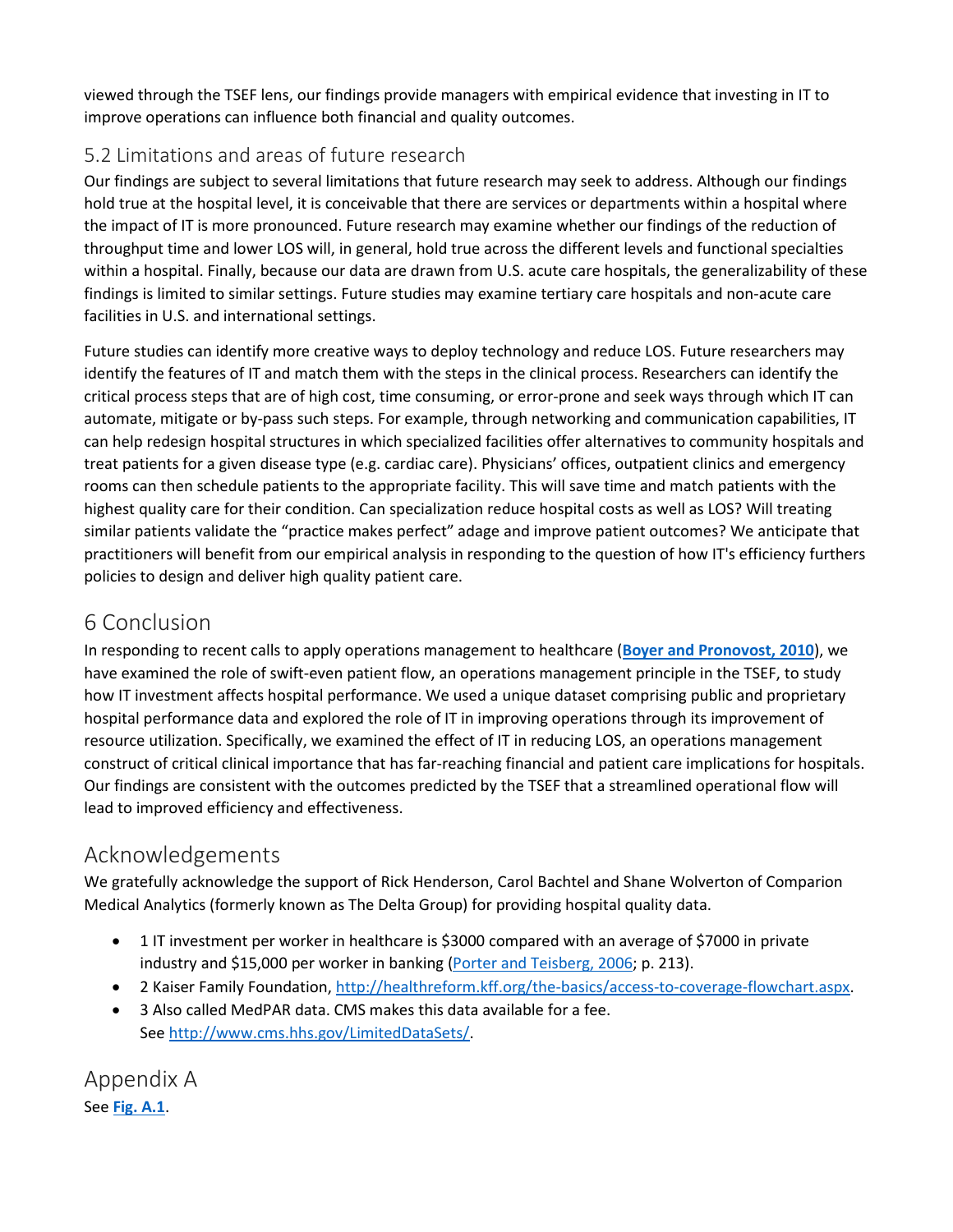



Interaction plots.

#### References

- R. Abelson. Quickly vetted, treatment is offered to patients. *New York Times*. 2008; (October).
- J.H. Abernathy, G. McGwinJr., J.E. Acker, L.W. Rue. Impact of a voluntary trauma system on mortality, length of stay, and cost at a level I trauma center. *American Surgeon*. 2002; **68**(2): 182– 192.
- AHA. *The Economic Downturn and its Impact on Hospitals*. Chicago, IL: American Hospital Association. 2009.
- G.M. Anderson, I.R. Pulcins. High variation medical conditions as an explanation of regional and temporal differences in hospital utilization. *Medical Care*. 1992; **30**: 461– 465.
- D.W. Bates. Physicians and ambulatory electronic health records. *Health Affairs*. 2005; **24**(5): 1180– 1189.
- D.W. Bates, N. Spell, D.J. Cullen, E. Burdick, N. Laird, L.A. Petersen, S.D. Small, B.J. Sweitzer, L.L. Leape. The costs of adverse drug events in hospitalized patients. *Journal of the American Medical Association*. 1997; **277**(4): 307– 311.
- J. Blackstone. A carmaker as a model for a hospital?. *CBSNews.com*. 2009; (June).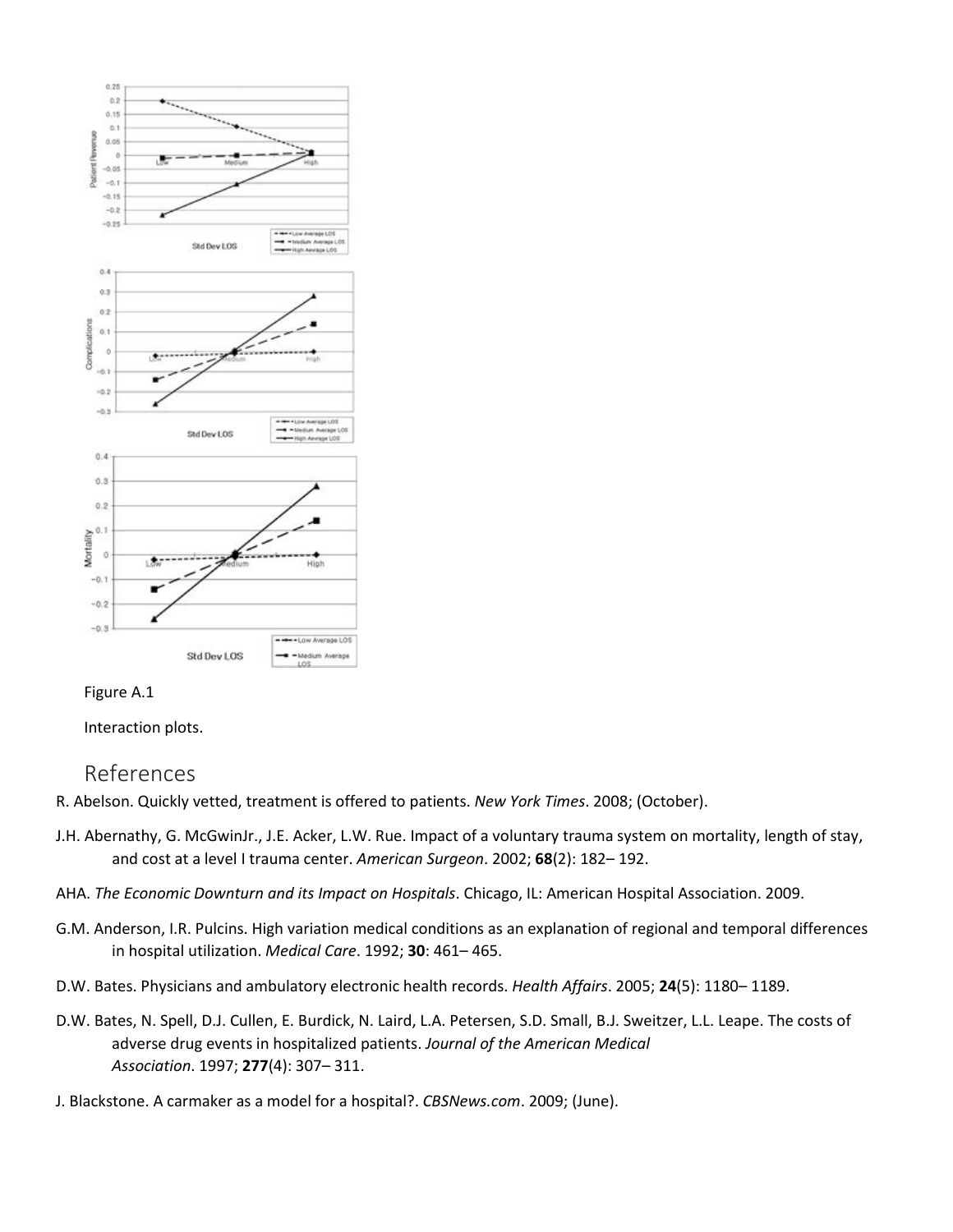- K.K. Boyer, P. Pronovost. What medicine can teach operations: what operations can teach medicine. *Journal of Operations Management*. 2010; **28**September (5): 367– 371.
- N. Bray, C. Carter, A. Dobson, J.M. Watt, S. Shortell. An examination of winners and losers under Medicare's prospective payment system. *Health Care Management Review*. 1994; **19**: 44– 55.
- A.A.T. Bui, R.K. Taira, D. Goldman, J.D.N. Dionisio, D.R. Aberle, S. El-Saden, J. Sayre, T. Rice, H. Kangarloo. Effect of an imaging-based streamlined electronic healthcare process on quality and costs. *Academic Radiology*. 2004; **11**(1): 13– 20.
- I.R. Chandler, R.B. Fetter, R.C. Newbold. Cost accounting and budgeting. In R.B. Fetter, ed.. *DRGS: Their Design and Development*. Ann Arbor, MI: Health Administration Press. 1991, 91– 120.
- Y.C. Chou, Y.H. Chen, H.M. Chen. Recency-based storage assignment and warehouse configuration for recurrent demands. *Computers & Industrial Engineering*. 2012; **62**May (4): 880– 889.
- D. Coskun, J. Aytac, A. AydInll, A. Bayer. Mortality rate, length of stay and extra cost of sternal surgical site infections following coronary artery bypass grafting in a private medical centre in Turkey. *Journal of Hospital Infection*. 2005; **60**(2): 176– 179, 2005/6.
- W.L. Currie. Institutional isomorphism and change: the national programme for IT 10 years on. *Journal of Information Technology*. 2012; **27**September (3): 236– 248.
- W.E. Deming. *Out of the crisis*. Cambridge, MA: Massachusetts Institute of Technology, Center for Advanced Engineering Study. 1986; , pp. xiii, 507.
- S.I. DesHarnais, M.T. Forthman, J.M. Homa-Lowry, L.D. Wooster. Risk-adjusted clinical quality indicators: indices for measuring and monitoring rates of mortality, complications, and readmissions. *Quality Management in Healthcare*. 2000; **9**(1): 14– 22.
- S. Devaraj, R. Kohli. Information technology payoff in the health-care industry: a longitudinal study. *Journal of Management Information Systems*. 2000; **16**(4): 41– 67.
- S. Devaraj, R. Kohli. Performance impacts of information technology: is actual usage the missing link?. *Management Science*. 2003; **49**March (3): 273– 289.
- S. Devaraj, R. Kohli. *The IT Payoff: Measuring Business Value of Information Technology Investment*. Upper Saddle River, NJ: Financial Times Prentice-Hall. 2002, 186.
- S. Devaraj, L. Krajewski, J.C. Wei. Impact of ebusiness technologies on operational performance: the role of production information integration in the supply chain. *Journal of Operations Management*. 2007; **25**(6): 1199– 1216.
- S.R. Eastaugh. Hospital specialization and cost efficiency: benefits of trimming product lines. *Hospital & Health Services Administration*. 1992; **37**: 223– 235.
- R.B. Fetter, J.L. Freeman. Diagnosis related groups: product line management within hospitals. *Academy of Management Review*. 1986; **11**(1): 41– 54.
- L.D. Fredendall, J.B. Craig, P.J. Fowler, U. Damali. Barriers to swift, even flow in the internal supply chain of perioperative surgical services department: a case study. *Decision Sciences*. 2009; **40**May (2): 327– 349.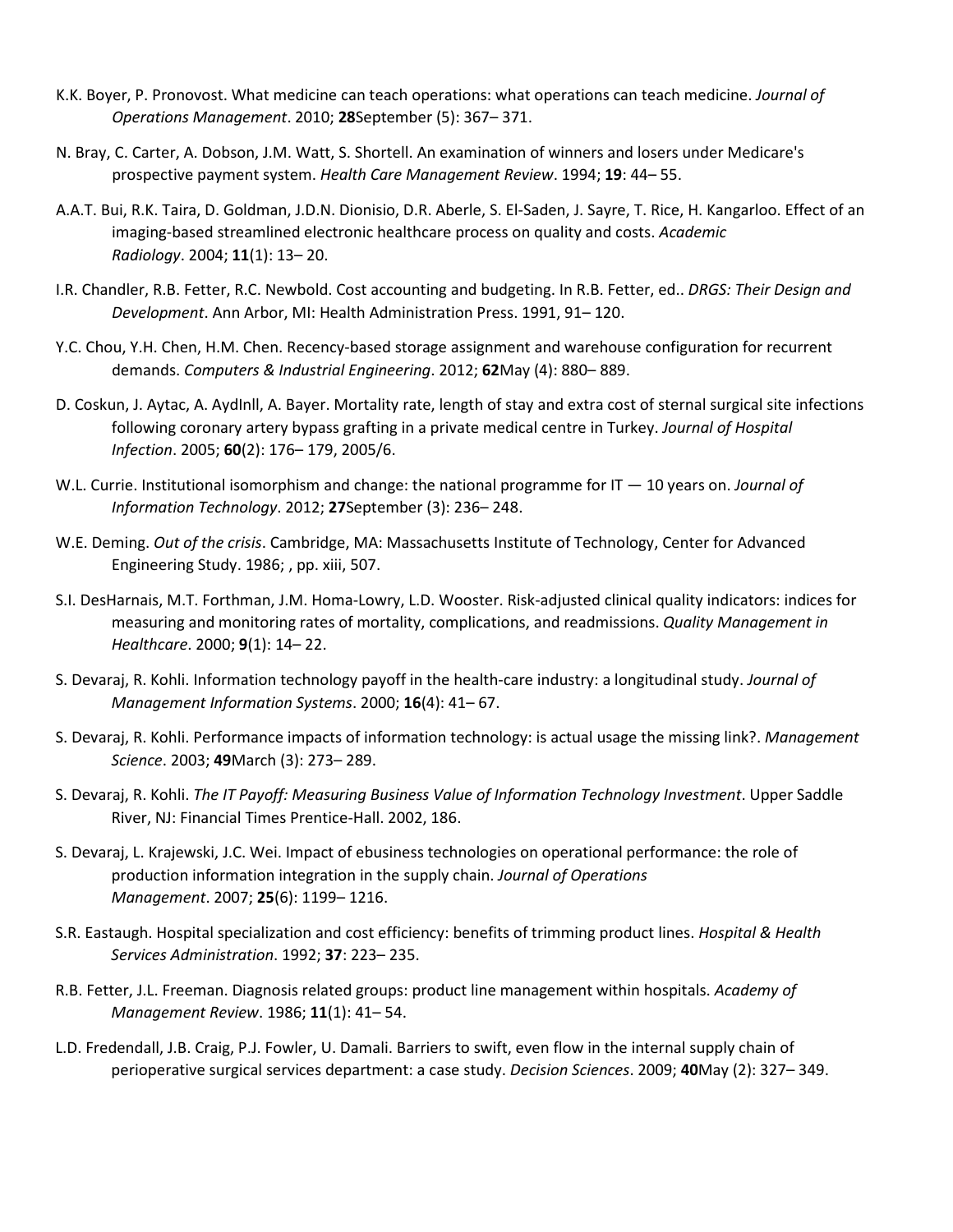- J.L. Freeman, R.B. Fetter, H. Park, K.C. Schneider, J.L. Likchtenstein, W.A. Bauman, C.C. Duncan, J.S. Hughes, D.H. FreemanJr., G.R. Palmer. Refinement. In R.B. Fetter, ed.. *DRGS: Their Design and Development*. Ann Arbor, MI: Health Administration Press. 1991.
- R.R. Fullerton, C.S. McWatters. The production performance benefits from JIT implementation. *Journal of Operations Management*. 2001; **19**: 81– 96.
- E. Gardner. Putting guidelines into practice. *Modern Health Care*. 1992; **22**(36): 24– 26.
- E. Gaucher, R.J. Coffey. *Total Quality in Healthcare: From Theory to Practice*. San Francisco, CA: Jossey-Bass. 1993.
- G. Giffi, A.V. Roth, G. Seal. *Competing in World Class Manufacturing: America's 21st Century Challenge*. Homewood, IL: Business One Irwin. 1990.
- G.R. Heim, D.X. Peng. The impact of information technology use on plant structure, practices, and performance: an exploratory study. *Journal of Operations Management*. 2010; **28**: 144– 162.
- J.L. Heskett, W.E. SasserJr., C.W. Hart. *Service Breakthroughs: Changing the Rules of the Game*. New York: The Free Press. 1990.
- S.D. Horn, G. Bulkley, P.D. Sharkey, A.F. Chambers, R.A. Horn. Severity of Illness within DRGS: homogeneity study. *Medical Care*. 1986; **34**(3): 225– 235.
- L.I. Iezzoni, A.S. Ash, M. Shwartz, J. Daley, J.S. Hughes, Y.D. Mackieman. Predicting who dies depends on how severity is measured: implications for measuring patient outcomes. *Annals of Internal Medicine*. 1995; **123**: 763– 770.
- J. Jaeger, A. Kaluzny, A.V. Roth, eds.. *The Management of Continuous Improvement: Cases in Health Administration*. Chicago, IL: American College of Health Care Executives. 1993.
- V.R. Kannan, K.C. Tan. Just in time, total quality management, and supply chain management: understanding their linkages and impact on business performance. *Omega: The International Journal of Management Science*. 2005; **33**: 153– 162.
- U. Karmarkar. Getting control of just-in-time. *Harvard Business Review*. 1989; **67**(5): 40– 49.
- P. Ketikidis, T. Dimitrovski, L. Lazuras, P.A. Bath. Acceptance of health information technology in health professionals: an application of the revised technology acceptance model. *Health Informatics Journal*. 2012; **18**June (2): 124– 134.
- R. Kohli, W.J. Kettinger. Informating the clan: controlling physicians' costs and outcomes. *MIS Quarterly*. 2004; **28**(3): 363– 394.
- C.T. Kovner, P.J. Gergen. The relationship between nurse staffing level and adverse events following surgery in U.S. acute care hospitals. *Image*. 1999; **30**(4): 315– 321.
- J.R. Lave, R.G. Frank. Effect of the structure of hospital payment on length of stay. *Health Services Research*. 1990; **20**: 327– 346.
- E. Litvak, M. Bisognano. More patients, less payment: increasing hospital efficiency in the aftermath of health reform. *Health Affairs*. 2011; **30**January (1): 76– 80.
- E.L. May. Optimizing patient flow. *Healthcare Executive*. 2004; **19**November/December (6): 32– 34.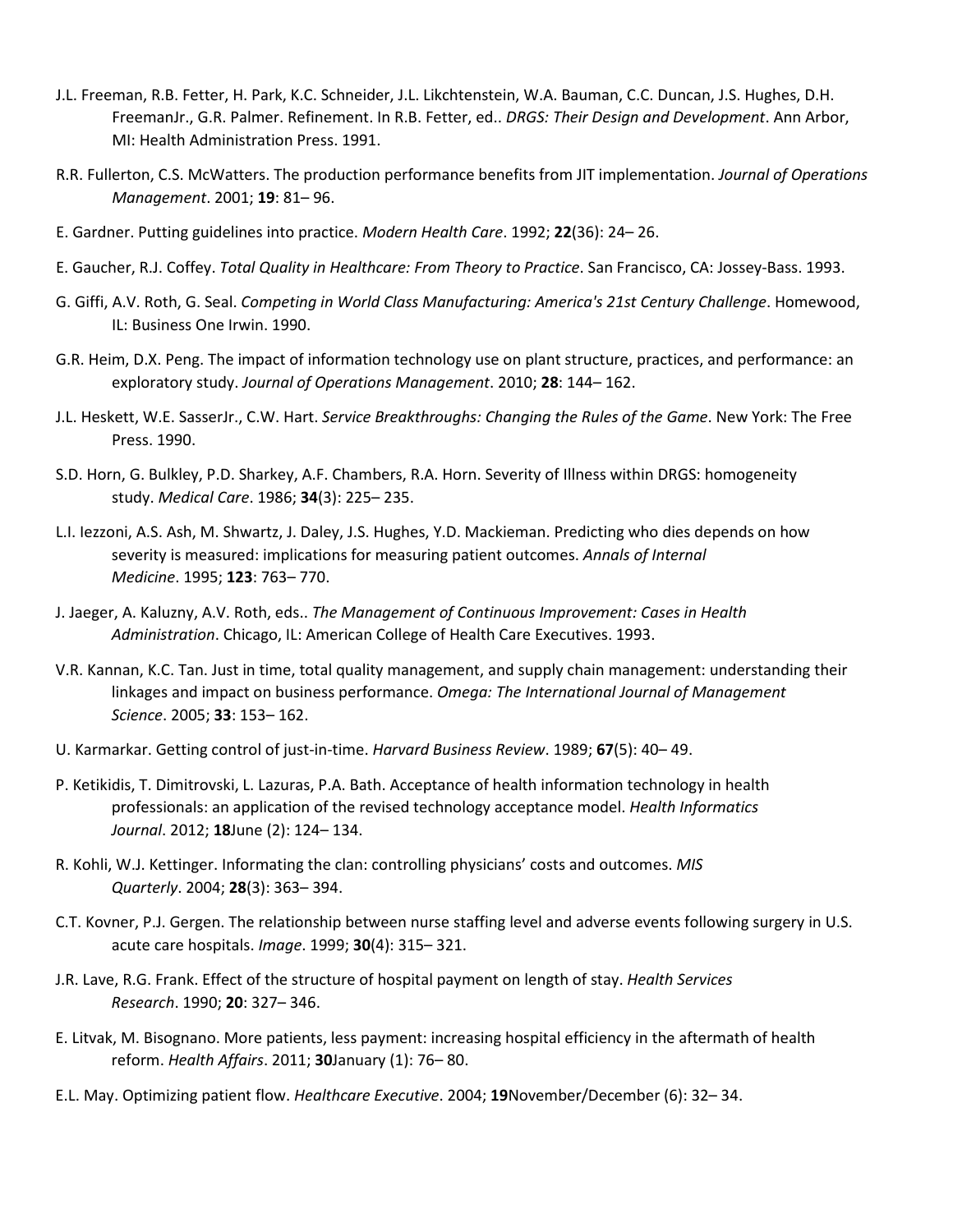- L. McCreary. Kaiser Permanente's innovation on the front lines. *Harvard Business Review*. 2010; **88**September (9): 92– 97.
- C.P. McLaughlin, A.D. Kaluzny, eds.. *Continuous Quality Improvement in Health Care: Theory, Implementation, and Applications*. Gaithersburg, MD: Aspen Publishers. 1994.
- M.E. McSweeney, J.R. Lightdale, R.J. Vinci, J. Moses. Patient handoffs: pediatric resident experiences and lessons learned. *Clinical Pediatrics*. 2011; **50**January (1): 57– 63.
- N.M. Menon, B. Lee. Cost control and production performance enhancement by IT investment and regulation changes: evidence from the healthcare industry. *Decision Support Systems*. 2000; **30**December (2): 153– 169.
- Mostrous, A., 2009. Electronic medical records not seen as a cure-all. In: The Washington Post. Alexi Mostrous, Washington, DC, available [http://articles.washingtonpost.com/2009-10-25/politics/36774443\\_1\\_computer](http://articles.washingtonpost.com/2009-10-25/politics/36774443_1_computer-system-ross-koppel-medication-errors)[system-ross-koppel-medication-errors.](http://articles.washingtonpost.com/2009-10-25/politics/36774443_1_computer-system-ross-koppel-medication-errors)
- J.G. Nackel, I.W. Kues. Product line management: systems and strategies. *Hospital & Health Services Administration*. 1986; **31**: 109– 123.
- J.P. Nackel, P.D. Power, M.J. Goran. A practical perspective-case mix management issues and strategies. *Hospital and Health Services Administration*. 1984; **29**(1): 7– 14.
- N. Neil. Improving rates of screening and prevention by leveraging existing information systems. *Jt Comm J Qual Saf*. 2003; **29**November (11): 610– 618.
- G. Pare, C. Sicotte. Information technology sophistication in health care: an instrument validation study among Canadian hospitals. *International Journal of Medical Informatics*. 2001; **63**October (3): 205– 223.
- F. Piontek, R. Kohli, P. Conlon, J. Ellis, J. Jablonski, N. Kini. Impact of adverse drug event alert system on cost and quality outcomes in community hospitals. *American Journal of Health‐System Pharmacy*. 2010; **67**: 613– 620.
- M.E. Porter, E.O. Teisberg. *Redefining health care: Creating value‐based competition on results*. Boston, Mass: Harvard Business School Press. 2006, pp. xvii, 506.
- D.W. Roblin. Applications of physician profiling in the management of primary care panels. *Journal of Ambulatory Care Management*. 1996; **19**(2): 59– 74.
- A.V. Roth, R. van Dierdonck. Hospital resource planning: concepts feasibility, and framework. *Production and Operations Management*. 1995; **4**(1): 2– 29.
- L.A. Runy. *Economy Forces Most Wired Hospitals to Look Closely at IT Spending*. Chicago, IL: American Hospital Association. 2009.
- R.W. Schemenner. How can service businesses survive and prosper. *Sloan Management Review*. 1986; **28**(3): 21– 32.
- R.W. Schmenner. Service businesses and productivity. *Decision Sciences*. 2004; **35**Summer (3): 333– 347.
- R.W. Schmenner, M.L. Swink. On theory in operations management. *Journal of Operations Management*. 1998; **17**December (1): 97.